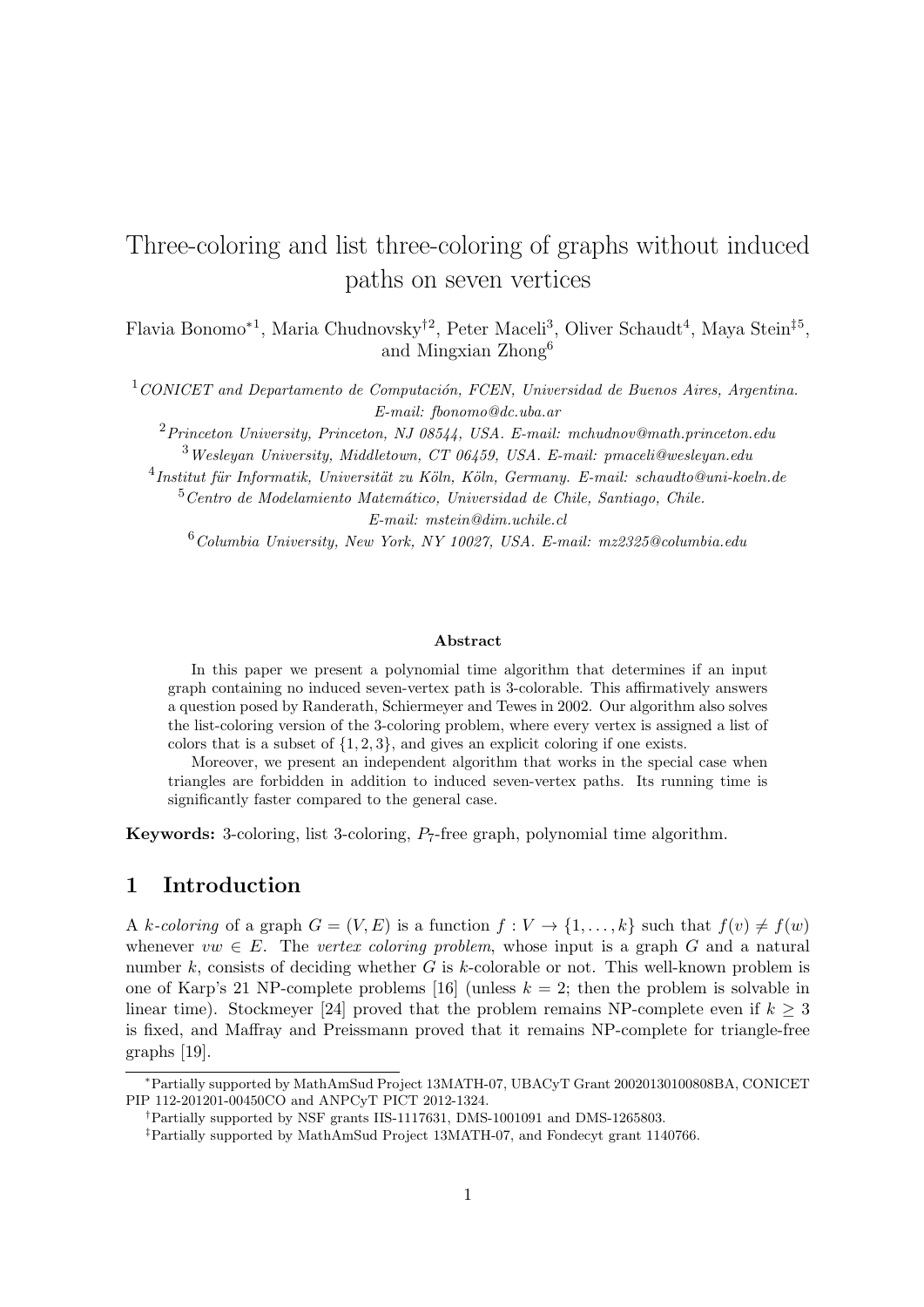List variations of the vertex coloring problem can be found in the literature. For a survey on that kind of related problems, see [25]. In the *list-coloring problem*, every vertex v comes equipped with a list of permitted colors  $L(v)$ , and we require the coloring to respect these lists, i.e.,  $f(v) \in L(v)$  for every v in V. For a positive integer k, the k-list-coloring problem is a particular case in which  $|L(v)| \leq k$  for each v in V, but the union of the lists can be an arbitrary set. If the size of the list assigned to each vertex is at most two (i.e., 2-listcoloring), the instance can be solved in  $O(|V| + |E|)$  time [6, 7, 26], by reducing the problem to a 2-SAT instance, which Aspvall, Plass and Tarjan [1] showed can be solved in linear time (in the number of variables and clauses). The *list k-coloring problem* is a particular case of k-list-coloring, in which the lists associated to each vertex are a subset of  $\{1, \ldots, k\}$ . Since list k-coloring generalizes k-coloring, it is NP-complete as well.

Because of the notorious hardness of  $k$ -coloring, efforts were made to understand the problem on restricted graph classes. Some of the most prominent such classes are the classes of  $H$ -free graphs, i.e., graphs containing no induced subgraph isomorphic to  $H$ , for some fixed graph  $H$ . Kamin'ski and Lozin [15] and independently Král, Kratochvíl, Tuza, and Woeginger [17] proved that for any fixed  $k, q \geq 3$ , the k-coloring problem is NP-complete for the class of graphs containing no cycle of length less than  $g$ . As a consequence, if the graph H contains a cycle, then k-coloring is NP-complete for  $k \geq 3$  for the class of H-free graphs.

The *claw* is the complete bipartite graph  $K_{1,3}$ . A theorem of Holyer [12] together with an extension due to Leven and Galil  $[18]$  imply that if a graph  $H$  contains a claw, then for every fixed  $k \geq 3$ , the k-coloring problem is NP-complete for the class of H-free graphs.

Combined, these two results only leave open the complexity of the k-coloring problem for the class of  $H$ -free graphs where  $H$  is a fixed acyclic claw-free graph, i.e., a disjoint union of paths. There is a nice recent survey by Hell and Huang on the complexity of coloring graphs without paths and cycles of certain lengths [10] and another nice survey by Golovach et al. [8]. We denote a path and a cycle on t vertices by  $P_t$  and  $C_t$ , respectively.

The strongest known results related to our work are due to Huang [13], who proved that 4-coloring is NP-complete for  $P_7$ -free graphs, and that 5-coloring is NP-complete for  $P_6$ -free graphs. On the positive side, Hoàng, Kaminski, Lozin, Sawada, and Shu [11] have shown that k-coloring can be solved in polynomial time on  $P_5$ -free graphs for any fixed k. Huang [13] conjectures that 4-coloring is polynomial-time solvable for  $P_6$ -free graphs. This conjecture, if true, thus settles the last remaining open case of the complexity of k-coloring  $P_t$ -free graphs for any fixed  $k \geq 4$ . On the other hand, for  $k = 3$  it is not known whether there exists a t such that 3-coloring is NP-complete for  $P_t$ -free graphs. Randerath and Schiermeyer [21] gave a polynomial time algorithm for 3-coloring  $P_6$ -free graphs. Later, Golovach et al. [9] showed that the list 3-coloring problem can be solved efficiently for  $P_6$ -free graphs. Some of these results are summarized in Table 1.

We show that the 3-coloring problem for  $P_7$ -free graphs is polynomial, answering positively a question first posed in 2002 by Randerath et al. [21, 22]. Our algorithm even works for the list 3-coloring problem. This is not trivial: there are cases where  $k$ -coloring and list  $k$ -coloring have different complexities. For instance, in the class of  $\{P_6, C_5\}$ -free graphs, 4-coloring can be solved in polynomial time [3] while list 4-coloring is NP-complete [14]. Our main theorem reads as follows.

**Theorem 1.** One can decide whether a given  $P_7$ -free graph G has a list 3-coloring, and find such a coloring (if it exists) in polynomial time. The running time of the proposed algorithm is  $O(|V(G)|^{21}(|V(G)|+|E(G)|)).$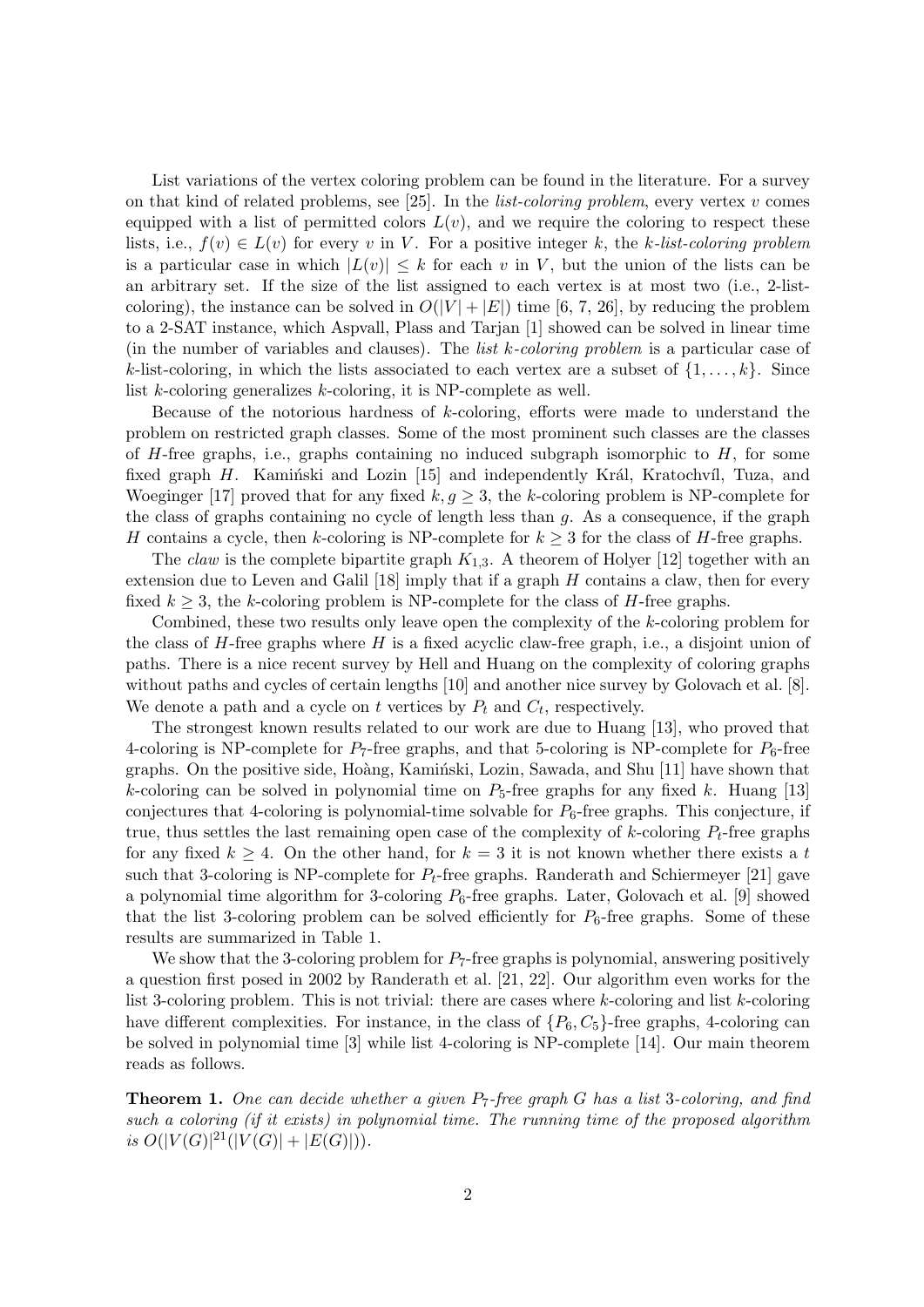| $K \setminus t$ |                           |                         |                                       |            |            | $\cdots$ |
|-----------------|---------------------------|-------------------------|---------------------------------------|------------|------------|----------|
|                 | 5<br>O(m)                 | [20]<br>$O(n^{\alpha})$ | $O(mn^{\alpha})$<br>$\left[21\right]$ |            |            | $\cdots$ |
|                 | 5 <br>O(m)                |                         |                                       | $NPC$ [13] | <b>NPC</b> |          |
|                 | $\lceil 5 \rceil$<br>O(m) | $\lceil 11 \rceil$      | $NPC$ [13]                            | NPC        | NPC        | .        |
|                 | 5<br>$\mathcal{F}(m)$     |                         | <b>NPC</b>                            | <b>NPC</b> | <b>NPC</b> |          |
|                 |                           |                         |                                       |            |            |          |
|                 |                           |                         |                                       |            |            |          |

Table 1: Table of known complexities of the k-coloring problem in  $P_t$ -free graphs. Here, n is the number of vertices in the input graph, m the number of edges, and  $\alpha$  is the matrix multiplication exponent known to satisfy  $2 \le a < 2.376$  [4]. The boldfaced complexity is the topic of this paper, while '?' stands for open problems.

The algorithm given by Theorem 1 is based on the following ideas. First we compute a small 2-dominating set (i.e., a set such that every vertex has distance at most two to some vertex of the set) and apply some preprocessing techniques. Then we use a controlled enumeration based on a structural analysis of the considered graphs, in order to reduce the problem to a polynomial number of instances of list 3-coloring in which the size of the list of each vertex is at most two. These instances, in turn, can be solved via 2-SAT.

As one would expect, the problem of finding a list 3-coloring is easier if the attention is restricted to triangle-free graphs. We can prove the following result in this special case.

**Theorem 2.** One can decide whether a given  $\{P_7, triangle\}$ -free graph G has a list 3-coloring, and find such a coloring (if it exists) in  $O(|V(G)|^5(|V(G)|+|E(G)|))$  time. If G is bipartite, the time complexity drops to  $O(|V(G)|^2(|V(G)|+|E(G)|)).$ 

The algorithm proposed by Theorem 2 is independent of the algorithm in Theorem 1, although it shares some of its underlying ideas. It is primarily based on a structural discussion followed by a reduction to polynomially many 2-SAT instances.

## 2 Proof of the main result

We start by establishing some notation and preliminary results. A *stable set* in a graph  $G$  is a subset of pairwise non-adjacent vertices of G. Let X and Y be two sets of vertices of G. We say that X is *complete to Y* if every vertex in X is adjacent to every vertex in Y, and that X is anticomplete to Y if no vertex of X is adjacent to a vertex of Y.

If in a graph coloring context each of the vertices v in G is assigned a list  $L(v) \subseteq \{1,2,3\}$ of possible colors, we call  $L := \{L(v) : v \in V(G)\}\$ a palette of G. A palette L' is a subpalette of L if  $L'(v) \subseteq L(v)$  for each  $v \in V(G)$ . Given a graph G and a palette L, we say that a 3-coloring c of G is a coloring of  $(G, L)$  if  $c(v) \in L(v)$  for all  $v \in V(G)$ . We also say that c is a coloring of G for the palette L. We say that  $(G, L)$  is colorable if there exists a coloring of  $(G, L)$ . We denote by  $(G, L)$  a graph G and a collection L of palettes of G. We say  $(G, L)$ is colorable if  $(G, L)$  is colorable for some  $L \in \mathcal{L}$ . Further, c is a coloring of  $(G, \mathcal{L})$  if c is a coloring of  $(G, L)$  for some  $L \in \mathcal{L}$ .

An update of the list of a vertex v from w means we delete an entry from the list of v that appears as the unique entry of the list of a neighbor w of v. Clearly, such an update does not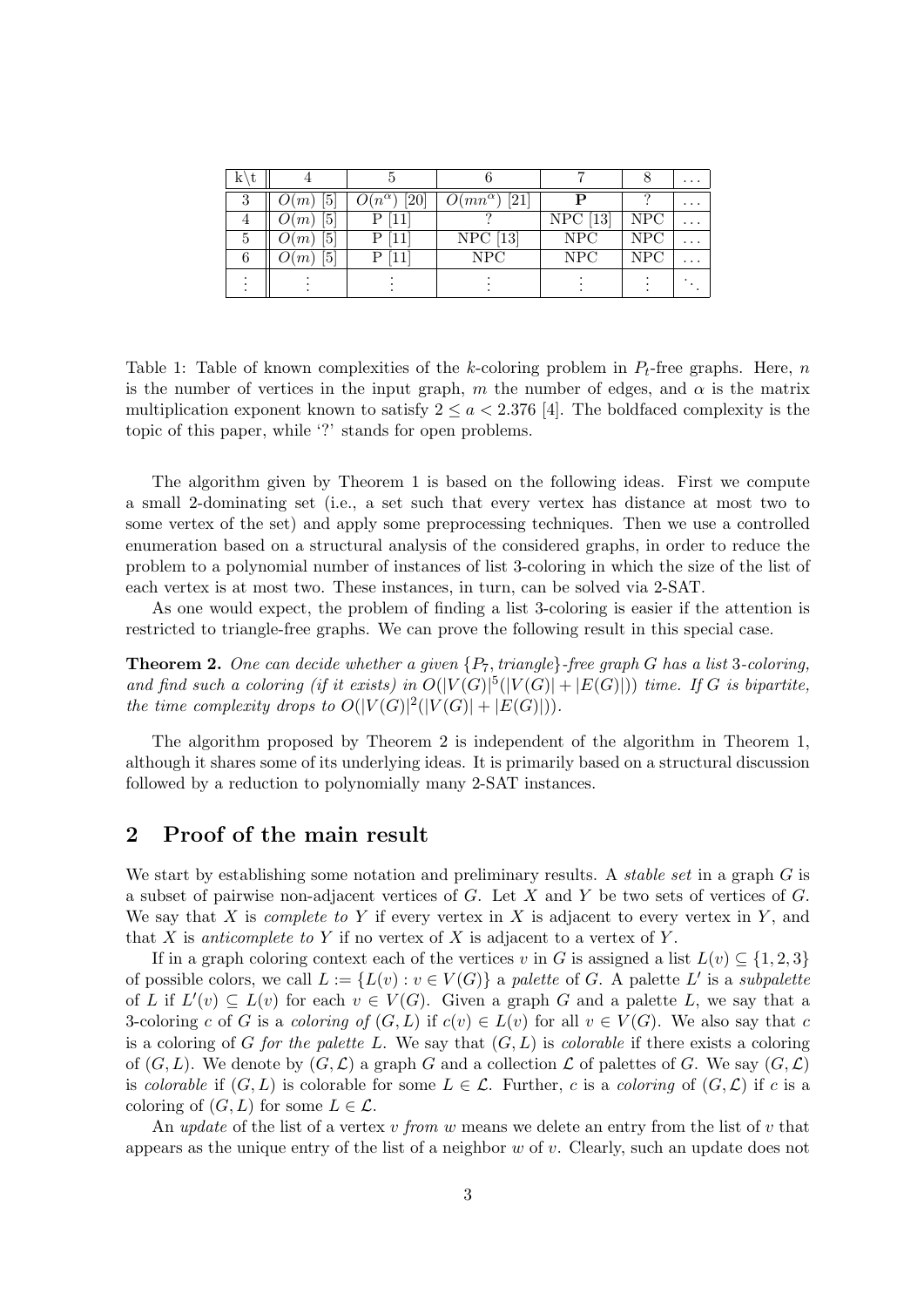change the colorability of the graph. If a palette  $L'$  is obtained from a palette  $L$  by updating repeatedly until for every vertex v, if v has a neighbor u with  $L'(u) = \{i\}$ , then  $i \notin L'(v)$ , we say we obtained L' from L by updating. For a fixed  $w \in V(G)$  if a palette L' is obtained from a palette  $L$  by repeatedly updating vertices  $v$  from vertices  $w'$  that are connected to w by a path all whose vertices have current lists of size one, and continuing to do so until no candidates for updating are left, then we say we obtained palette  $L'$  from palette  $L$  by updating from w. Finally, if in either of these two procedures we update all vertices  $v$  except those from a fixed set  $T$ , we say we obtained  $L'$  by updating except on  $T$ .

Let us illustrate these notions with a quick example. Consider  $C_6$  with lists  $\{1\}$ ,  $\{2,3\}$ ,  $\{2\}, \{1, 2\}, \{2, 3\}, \{1, 2\}$  (in this order). Then updating from  $v_1$  gives lists  $\{1\}, \{2, 3\}, \{2\}$ ,  $\{1, 2\}, \{3\}, \{2\},$  while updating from  $v_1$  except on  $\{v_6\}$  leaves us with the initial lists. Note that updating can be carried out in  $O(|V(G)| + |E(G)|)$  time.

By reducing to an instance of 2-SAT, which can be solved in linear time in the number of variables and clauses [1], several authors [6, 7, 26] independently proved the following.

**Lemma 3.** If a palette L of a graph G is such that  $|L(v)| \leq 2$  for all  $v \in V(G)$ , then a coloring of  $(G, L)$ , or a determination that none exists, can be obtained in  $O(|V(G)| + |E(G)|)$  time.

Let G be a graph. A subset S of  $V(G)$  is called *monochromatic* with respect to a given coloring c of G if  $c(u) = c(v)$  for all  $u, v \in S$ . Let L be a palette of G, and X a set of subsets of  $V(G)$ . We say that  $(G, L, X)$  is *colorable* if there is a coloring c of  $(G, L)$  such that S is monochromatic with respect to c for all  $S \in X$ .

A triple  $(G', L', X')$  is a restriction of  $(G, L, X)$  if G' is an induced subgraph of G, palette L' is a subpalette of  $L|_{V(G')}$ , and X' is a set of subsets of  $V(G')$  such that if  $S \in X$  then  $S \cap V(G') \subseteq S' \in X'$ . Let  $\mathcal{P}$  be a set of restrictions of  $(G, L, X)$ . We say that  $\mathcal{P}$  is colorable if at least one element of P is colorable. If  $\mathcal L$  is a set of palettes of G, we write  $(G, \mathcal L, X)$  to mean the set of restrictions  $(G, L', X)$  where  $L' \in \mathcal{L}$ .

Note that if two sets  $S$  and  $S'$  are monochromatic and have a non-empty intersection, then  $S \cup S'$  is monochromatic, too. Thus, for each triple  $(G, L, X)$  there is an equivalent triple  $(G, L, Y)$  such that Y contains only mutually disjoint sets. During our algorithm, we compute the set family  $X$  along the way and such that the sets are mutually disjoint. Under this assumption, the proof of Lemma 3 can be easily modified to obtain the following generalization [23].

**Lemma 4.** If a palette L of a graph G is such that  $|L(v)| \leq 2$  for all  $v \in V(G)$ , and X is a set of subsets of  $V(G)$ , then a coloring of  $(G, L, X)$ , or a determination that none exists, can be obtained in  $O(|V(G)| + |E(G)|)$  time.

We write  $N(S)$  for the set of vertices of  $V(G) \setminus S$  with a neighbor in S. For disjoint sets of vertices S, T of  $V(G)$ , let  $N_T(S) = N(S) \cap T$ . If  $S = \{s\}$  we just write  $N_T(s)$ . For a vertex set S, let  $\overline{S} := S \cup N(S)$ . If  $\overline{S} = V(G)$ , we say that S is dominating G, or is a dominating set. Moreover, if S is dominating and the subgraph induced by S is connected, then we call S a connected dominating set. If  $\overline{S}$  dominates G, we call S 2-dominating. For a graph G with a palette L, call a (nonempty) 2-dominating set  $S \subseteq V(G)$  which induces a connected subgraph a seed of  $(G, L)$ , if  $|L(v)| = 1$  for each  $v \in S$  and  $|L(v)| = 2$  for each  $v \in N(S)$ . Note that we do not require the palette L to be updated.

Observe that for any seed S, and for any two non-adjacent vertices  $v, w \in N(S)$  the following holds.

There is an induced  $v-w$  path of at least 3 vertices whose inner vertices all lie in S. (1)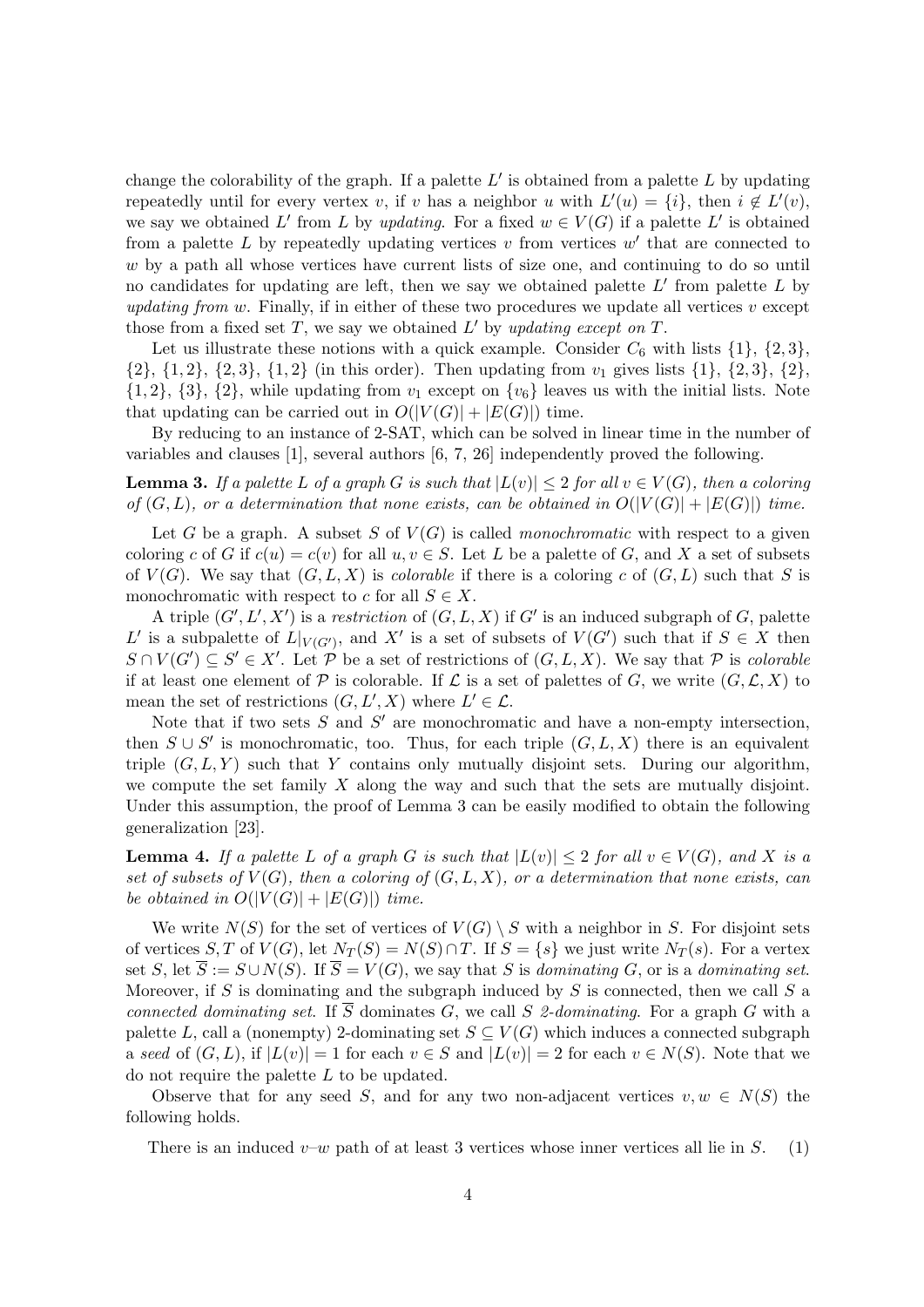The next result is essential to our proof.

**Theorem 5** (Camby and Schaudt [2]). For all  $t \geq 3$ , any connected  $P_t$ -free graph has a connected dominating set whose induced subgraph is either  $P_{t-2}$ -free, or isomorphic to  $P_{t-2}$ .

We use the following easy corollary of Theorem 5.

**Corollary 6.** Every connected  $P_7$ -free graph G has either a connected 2-dominating set of size at most 3 or a complete subgraph of 4 vertices. The set or the subgraph can be found in  $O(|V(G)|^3|E(G)|)$  time.

*Proof.* Apply Theorem 5 to the graph in question. If the outcome is a  $P_5$ , the assertion follows, so assume otherwise. Then we can apply Theorem 5 again to obtain either a  $P_3$  or a  $P_3$ -free 2-dominating connected subgraph. Observing that a  $P_3$ -free connected graph is a complete graph, we are done.

To detect such a set, we run through all triples  $T$  of vertices, and check if there is common neighbor v of T such that  $T \cup \{v\}$  induces a complete subgraph. If not, we check whether T induces a connected subgraph and all vertices of the graph are within distance 2 from T. We can test the second property by using two steps of a breadth-first-search.  $\Box$ 

This corollary will help us to reduce in the next section the original instance to a polynomial number of simpler instances. In each of these, the vertices having lists of size 1 or 2 satisfy some structural properties and the vertices having lists of size 3 form a stable set. We will in turn solve these special instances in Section 2.2 by reducing them to a polynomial number of instances to which we can apply Lemma 4.

### 2.1 Proof of Theorem 1

Let G be a connected  $P_7$ -free graph with a palette  $L^*$ . The following claim will be useful.

**Claim 7.** Let  $v \in V(G)$ . We may assume that if  $|L^*(v)| = 3$ , then the neighborhood of v is disconnected.

*Proof.* Indeed, suppose this fails for some vertex v. We first check if the neighborhood  $N(v)$ of v induces a bipartite graph (if not we abort since in that case  $G$  is not 3-colorable). Let U, W be a bipartition of  $G[N(v)]$ . Then, we can solve the problem for the graph G' we obtain from G by deleting v and replacing the neighborhood of v with an edge uw, where  $N_{G'}(u) \cap V(G) = N_G(U) \cap V(G')$ , and  $N_{G'}(w) \cap V(G) = N_G(W) \cap V(G')$ . In the case that W is empty, say, we know  $U = \{u\}$ , and we just define  $G' = G - \{v\}$ . The list of u is the intersection of all lists of vertices from U, and similar for w. Clearly, G admits a coloring for  $L^*$  if and only  $G'$  admits a coloring for the new palette.

Now it is sufficient to show that G' is still  $P_7$ -free. Suppose Q is a copy of  $P_7$  in G'. Since G is P<sub>7</sub>-free, it follows that  $V(Q) \cap \{u, w\}$  is non-empty. Note that if Q contains both u and w, then u, w are consecutive on Q. So (in any case) we can write Q as  $Q_1 - Q_2 - Q_3$ , where  $V(Q_2) \subseteq \{u, w\}$  and  $Q_1, Q_3$  avoid  $\{u, w\}$ . We can assume that  $Q_1, Q_3$  are not empty, as otherwise it is easy to substitute  $Q_2$  with one or two vertices in  $U\cup W$ , and thus find a  $P_7$ in G, a contradiction.

Observe that  $Q_1, Q_3$  each have exactly one vertex  $q_1, q_3$  in  $N(V(Q_2))$ . If  $|V(Q_2)| = 1$ , we may assume both these vertices lie in  $N(U)$ , and we can substitute  $Q_2 = u$  with either a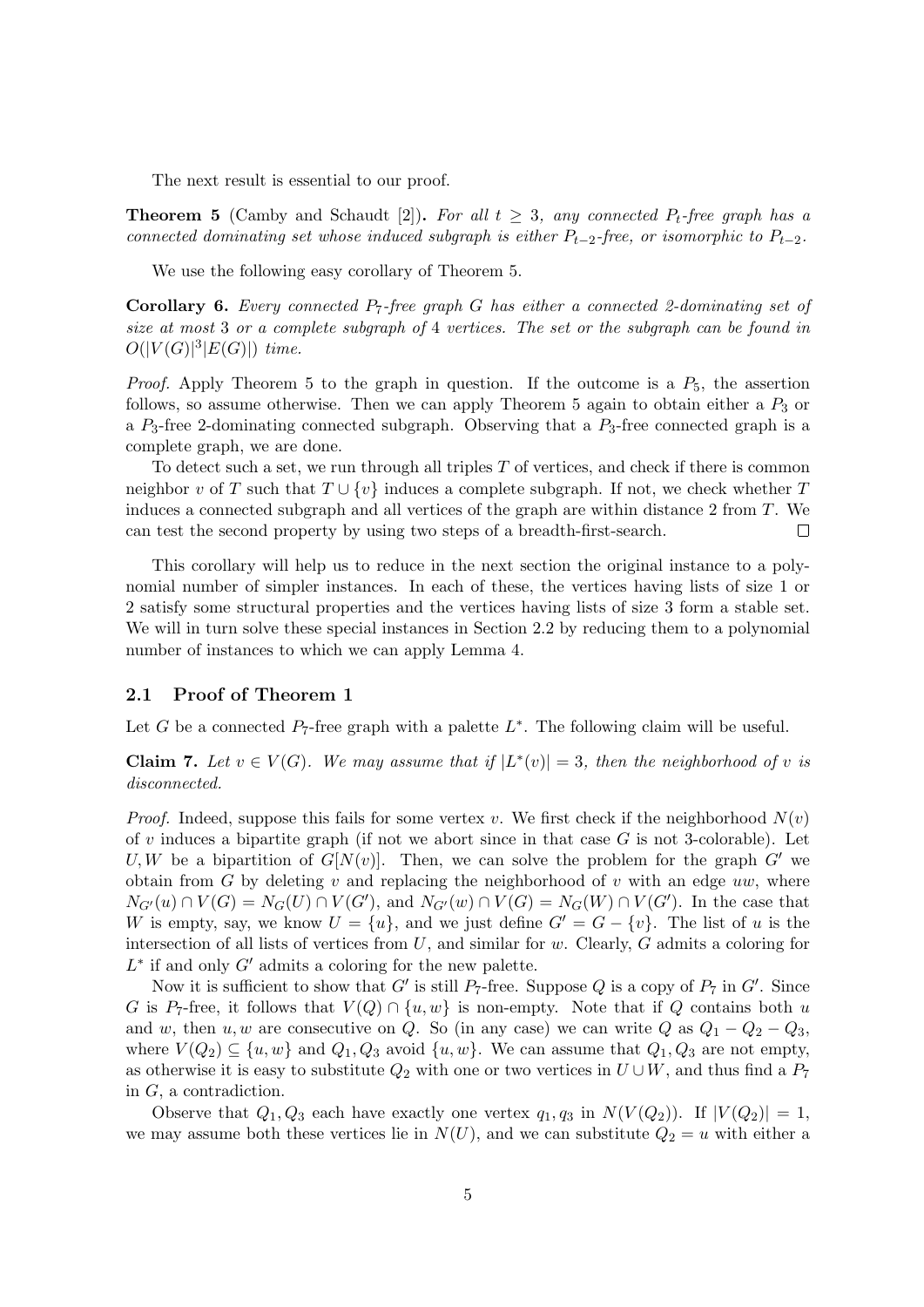common neighbor of  $q_1, q_3$ , or with a path  $u_1-v-u_2$  with  $u_1 \in U \cap N(q_1)$  and  $u_2 \in U \cap N(q_3)$ . This gives a  $P_7$  in  $G$ , a contradiction.

So assume  $|V(Q_2)| = 2$ . Since we assume that  $U \cup W$  induces a connected graph, also  $Z := U \cup W \cup N(U \cup W)$  is connected. We can substitute  $q_1 - Q_2 - q_3 = q_1 - u - w - q_3$  with any induced path connecting  $q_1, q_3$  in Z to obtain a  $P_7$  in G, yielding the final contradiction.

In order to simplify the algorithm, in the first phase we do not take the input lists into account. Instead, we consider the list L with  $L(v) = \{1, 2, 3\}$  for each  $v \in V(G)$ . At the final steps and before applying any reduction like the one of Claim 7, we intersect the current lists with the original input lists.

We now describe the algorithm. We first apply Corollary  $6$  to  $G$ . Notice that if  $G$  contains a complete subgraph of 4 vertices then it is not 3-colorable. So we may assume we obtain a 2-dominating connected set  $S_1$  of size at most 3. As we may add a neighbor, if necessary, we can assume that  $|S_1| \geq 2$ . We will go through all possible 3-colorings of  $S_1$ , and check for each whether it extends to a coloring of  $G$  which respects the palette  $L^*$ . This is clearly enough for deciding whether  $(G, L^*)$  is colorable.

So from now on, assume the coloring on  $S_1$  is fixed. We update the lists of all remaining vertices. Note that updating can be done in  $O(|V(G)| + |E(G)|)$  time, because each edge vw needs to be checked at most once (either updating v from w or updating w from v). After updating to palette  $L^2$ , consider the largest connected set  $S_2$  of vertices with lists of size 1 that contains  $S_1$ . We claim that  $S_2$  is a seed for  $(G, L^2)$ . Indeed, since  $\overline{S_1}$  dominates G, so does  $\overline{S_2}$ . Also, all vertices in  $N(S_2)$  must have lists of size 2, since they are adjacent, but do not belong to  $S_2$ . So  $S_2$  is a seed.

In the case that two adjacent vertices of  $S_2$  have the same entry on their list, we abort the process immediately.

**Claim 8.** For every vertex v in  $N(S_2)$  there is an induced path on at least 3 vertices contained in  $S_2 \cup \{v\}$  having v as an endpoint.

*Proof.* This holds since  $S_2$  is connected,  $|S_2| \geq |S_1| \geq 2$ , and v is not adjacent to two vertices of  $S_2$  that have different entries on their lists (because  $|L^2(v)| = 2$ ).  $\Box$ 

Now, in two steps  $j = 3, 4$ , we will refine the set of subpalettes of L we are looking at, starting with  $\mathcal{L}^2 := \{L^2\}$ . At each step we replace the set  $\mathcal{L}^{j-1}$  of palettes from the previous step with a set  $\mathcal{L}^j$ . More precisely, each element L of  $\mathcal{L}^j$  is a subpalette of some element Pred(L) of  $\mathcal{L}^{j-1}$ . We will argue below why it is sufficient to check colorability for the new set of palettes.

For each of the palettes L in  $\mathcal{L}^j$ , we will define a seed  $S_L$  and a set  $T_L \subseteq N(S_L)$ . We start with  $S_{L^2} := S_2$  and  $T_{L^2}$  being the set of vertices  $x \in N(S_{L^2})$  for which there does not exist an induced path  $x - y - z$  with  $|L^2(y)| = 3$  and  $z \notin \overline{S_{L^2}}$ . We will ensure for each palette L that  $S_L \supseteq S_{Pred(L)}$  and  $T_L \supseteq T_{Pred(L)}$ . Furthermore, the seeds  $S_L$  and the sets  $T_L$  will have the following properties:

- (A) for all  $x \in N(S_L) \setminus T_L$ , there is an induced path  $x y z$  with  $|L(y)| = 3$  and  $z \notin \overline{S_L}$ , and for no  $x \in T_L$  is there such a path; and
- (B) for each vertex  $v \in V(G) \setminus \overline{S_L}$  either  $|L(v)| = 1$  or  $|L(v)| = 3$ .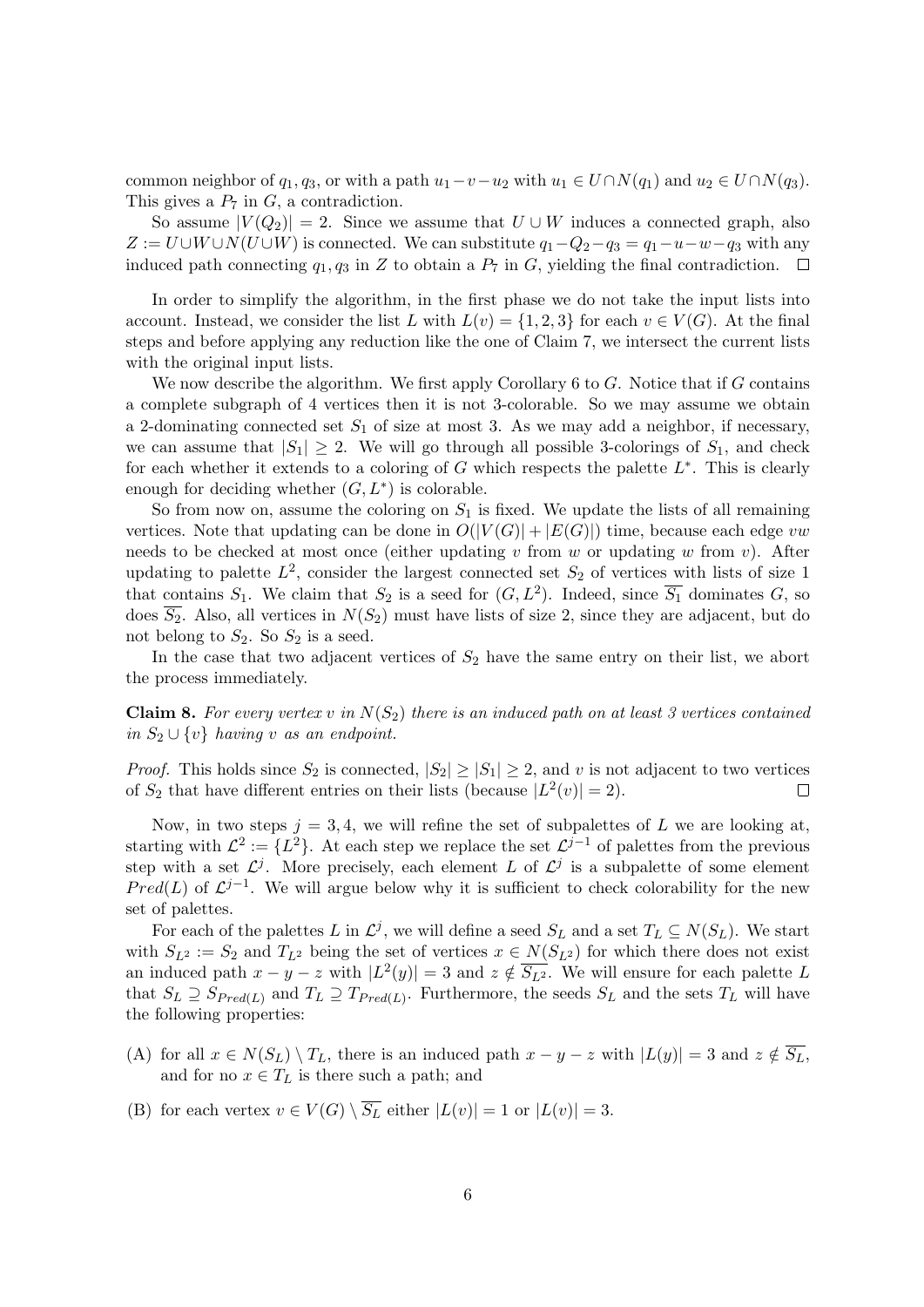Let us now get into the details of the procedure. Successively, for  $j = 3, 4$ , we consider for each  $L \in \mathcal{L}^{j-1}$  a set of subpalettes of L obtained by partitioning the possible colorings of induced paths  $x - y - z$  with  $x \in N(S_L) \setminus T_L$ ,  $|L(y)| = 3$  and  $z \notin \overline{S_L}$  into a polynomial number of cases. The set  $\mathcal{L}^j$  will be the union of all the sets of subpalettes corresponding to lists L in  $L^{j-1}$ . The idea behind is to make the seed grow, and after these two steps, obtain a set of palettes we can deal with, and such that the graph admits a coloring for the original palette if and only if it admits a coloring for one of the palettes in the set.

For each  $i \in \{1,2,3\}$ , let  $\mathcal{P}_i$  be the set of paths  $x - y - z$  with  $x \in N(S_L) \setminus T_L$ ,  $|L(y)| = 3$ and  $z \notin \overline{S_L}$ , and such that  $i \notin L(x)$ . We will order the paths of  $\mathcal{P}_i$  non-increasingly by  $|N(x) \setminus (N(y) \cup N(z) \cup \overline{S_L})|$ , i.e., the number of vertices w (if any) such that  $w - x - y - z$  is an induced path.

We can compute and sort the paths of  $\mathcal{P}_i$  in  $O(|V(G)|^4)$  time. Moreover, this order of the paths induces an order on the set  $Y_i$  of vertices y that are midpoints of paths  $x - y - z$  in  $\mathcal{P}_i$ . The vertices in  $Y_i$  are ordered by their first appearance as midpoints of the ordered paths in  $\mathcal{P}_i$ . Let  $n_i = |Y_i|$ , and  $Y_i = \{y_{i,1}, \ldots, y_{i,n_i}\}.$ 

For each  $i \in \{1,2,3\}$ , simultaneously and independently, we will consider the following cases.

- (a) All vertices in  $Y_i$  are colored i.
- (b) There is a k,  $1 \leq k \leq n_i$ , such that the first  $k-1$  vertices of  $Y_i$  are colored i, and the first path  $x - y_{i,k} - z$  in  $\mathcal{P}_i$  is colored such that the color of  $y_{i,k}$  is different from i, the color of every vertex in  $W = N(x) \setminus (N(y_{i,k}) \cup N(z) \cup \overline{S_L})$  is i, and the color of z is i if W is empty.
- (c) There is a  $k, 1 \leq k \leq n_i$ , such that the first  $k-1$  vertices of  $Y_i$  are colored i, and the first path  $x - y_{i,k} - z$  in  $\mathcal{P}_i$  is colored such that the color of  $y_{i,k}$  is different from i, the color of z is different from i if  $W = N(x) \setminus (N(y_{i,k}) \cup N(z) \cup \overline{S_L})$  is empty, and if W is nonempty, there is a vertex  $w$  of  $W$  that gets a color different from  $i$ .

In order to do that, we consider all choices of functions  $f: \{1,2,3\} \rightarrow \{a,b,c\}$ . For each of these choices, we generate a set  $\mathcal{L}_f$  of subpalettes of L, and  $\mathcal{L}^j$  will be the union of all sets  $\mathcal{L}_f$ . For fixed f the first step to obtain  $\mathcal{L}_f$  consists of doing the following simultaneously for  $i = 1, 2, 3.$ 

If  $\mathcal{P}_i$  is empty, then set  $\mathcal{L}_{i,f} := \{L\}$ . Otherwise, the set is as follows.

If  $f(i) = a$ , set  $\hat{L}(y) := \{i\}$  for every  $y \in Y_i$  and  $\hat{L}(v) := L(v)$  for every  $v \in V(G) \setminus Y_i$ . Set  $\mathcal{L}_{i,f} := {\hat{L}}.$ 

If  $f(i) \neq a$ , for each  $k \in \{1, \ldots, n_i\}$ , let x and z such that  $x - y_{i,k} - z$  is the first path in  $\mathcal{P}_i$  having  $y_{i,k}$  as midpoint, and let  $W = N(x) \setminus (N(y_{i,k}) \cup N(z) \cup \overline{S_L}).$ 

If  $f(i) = b$ , consider all subpalettes  $\hat{L}$  of L which only differ from L on  $W \cup \{y_{i,1}, \ldots, y_{i,k}, z\}$ , and satisfy  $\hat{L}(y_{i,k}) = \{i'\}$  for some  $i' \neq i$ ,  $\hat{L}(v) = \{i\}$  for all  $v \in W \cup \{y_{i,1}, \ldots, y_{i,k-1}\}$ ,  $|\hat{L}(z)| = 1$ , and  $\hat{L}(z) = \{i\}$  if W is empty. Update these palettes  $\hat{L}$  from  $y_{i,k}$  except on  $T_L$ and let  $\mathcal{L}_{i,f}$  be the set of all palettes found in this way, for every choice of k. Note that, in each palette, the updated list of  $x$  has size 1, and that the number of palettes generated this way is  $O(|V(G)|)$ .

If  $f(i) = c$ , if W is nonempty, for each  $w \in W$  consider all subpalettes L of L which only differ from L on  $\{y_{i,1}, \ldots, y_{i,k}, z, w\}$ , and satisfy  $\tilde{L}(v) = \{i\}$  for all  $v \in \{y_{i,1}, \ldots, y_{i,k-1}\}$ ,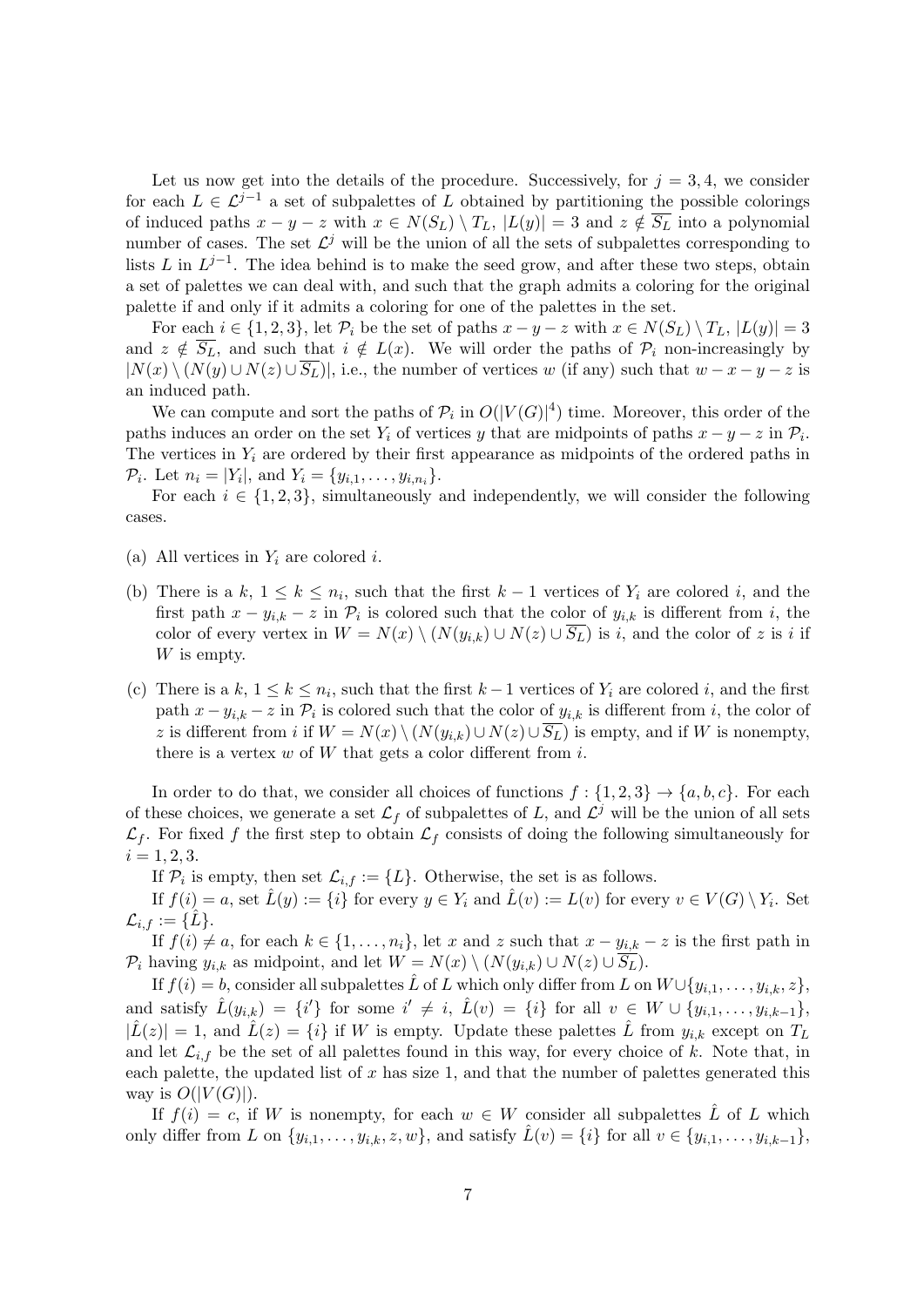$|\hat{L}(y_{i,k})| = |\hat{L}(z)| = |\hat{L}(w)| = 1$ ,  $\hat{L}(y_{i,k}) \neq \{i\}$ , and  $\hat{L}(w) \neq \{i\}$ . If W is empty, consider all subpalettes  $\hat{L}$  of L which only differ from L on  $\{y_{i,1},\ldots,y_{i,k},z\}$ , and satisfy  $\hat{L}(v) = \{i\}$  for  $v \in \{y_{i,1}, \ldots, y_{i,k-1}\}, |\hat{L}(y_{i,k})| = |\hat{L}(z)| = 1, \hat{L}(y_{i,k}) \neq \{i\}, \text{ and } \hat{L}(z) \neq \{i\}.$  Update these palettes  $\hat{L}$  from  $y_{i,k}$  except on  $T_L$  and let  $\mathcal{L}_{i,f}$  be the set of all palettes found in this way, for every choice of k and of w (if such a w exists). Note that again, in each palette, the updated list of x has size 1, and that the number of palettes generated this way is  $O(|V(G)|^2)$ .

Finally, for each triple  $(L_1, L_2, L_3) \in \mathcal{L}_{1,f} \times \mathcal{L}_{2,f} \times \mathcal{L}_{3,f}$  consider the palette L obtained from intersecting the lists of  $L_1, L_2, L_3$ , taking intersections at each vertex. Update the palette L from any vertex in  $S_L$ , except on  $T_L$ . Let  $\mathcal{L}_f$  be the set of all palettes L thus generated.

Observe that  $|\mathcal{L}_f| = O(|V(G)|^6)$ , since  $|\mathcal{L}_{i,f}| = O(|V(G)|^2)$  for  $i = 1, 2, 3$ .

For each  $L' \in \mathcal{L}_f$ , let  $S_{L'}$  be a maximal connected set of vertices with list size 1 that contains  $S_L$ . Then  $S_{L'}$  is a seed.

Note that for each  $L' \in \mathcal{L}_f$ , all vertices v in  $T_L$  satisfy  $|L'(v)| = 2$ , since they were never updated. Let  $T_{L'}$  be the union of  $T_L$  with all vertices  $x \in N(S_{L'})$  which are not the starting point of an induced path  $x - y - z$  with  $|L'(y)| = 3$  and  $z \notin \overline{S_L}$ .

Clearly,  $T_{L'} \subseteq N(S_{L'})$ . Property (A) holds because of the way we defined  $T_{L'}$ , and because there are no new paths of the type described in  $(A)$  that start at vertices in  $T_L$ , as seeds grow and lists shrink. Property (B) holds because  $S_L$  was a seed satisfying Properties (A) and (B), and when defining palettes in  $\mathcal{L}_f$  by the cases  $(a)$ ,  $(b)$ , and  $(c)$ , we have reduced the size of some vertex lists from 3 to 1, never to 2; then we only updated from vertices in  $S_L$  except on  $T_L$ , thus every vertex that got a list of size 1 by updating is connected to  $S_L$  by a path all whose vertices have current lists of size one, and is now in  $S_{L'}$  and, consequently, every vertex that got a list of size 2 by updating is in  $N(S_{L})$ .

**Claim 9.** There is a coloring of G for the palette  $L^2$  if and only if G has a coloring for at least one of the palettes in  $\mathcal{L}^4$ .

*Proof.* Indeed, observe that when obtaining  $\mathcal{L}^j$  from  $\mathcal{L}^{j-1}$ , we consider for each  $L \in \mathcal{L}^{j-1}$ and for each  $i \in \{1,2,3\}$  the possibility that all induced 3-vertex-paths that start in  $N(S_L)$ and then leave  $\overline{S}$  have their second vertex colored i (when  $f(i) = a$ ). We also consider the possibility that there is such a path whose second vertex is colored with a different color (when  $f(i) = b$  or  $f(i) = c$ ). In that case, we consider separately the possible colorings of a fourth vertex  $w$ , if such a  $w$  exists.  $\Box$ 

Note that  $|\mathcal{L}^{j+1}| = O(|\mathcal{L}^{j}| \cdot |V(G)|^6)$  for each  $j = 2,3$ . Since  $|\mathcal{L}^{2}| = 1$ , the number of palettes in  $\mathcal{L}^4$  is  $O(|V(G)|^{12})$ .

Next we prove that during the above described process, the union of our seed with the set  $T_L$  actually grows.

**Claim 10.** For each  $L \in \mathcal{L}^j$ , we have  $N(S_{Pred(L)}) \subset S_L \cup T_L$ .

*Proof.* In order to see Claim 10, suppose there is a vertex  $x' \in N(S_{Pred(L)}) \setminus (S_L \cup T_L)$ . As  $x' \notin S_L$  and  $S_L \supseteq S_{Pred(L)}$ , we know that  $x' \in N(S_L)$ . Furthermore, since  $x' \notin T_L$ , there is an induced path  $x'-y'-z'$  with  $|L(y')|=3$  and  $z' \notin \overline{S_L}$ . So  $f(i) \neq a$ , where i is such that  $i \notin L(x')$ . Thus  $f(i) \in \{b, c\}$ , and there is an induced path  $x - y - z$  with  $x \in N(S_{Pred(L)})$ such that  $|L(x)| = |L(y)| = |L(z)| = 1$ , and so  $x, y, z \in S_L$ . Since  $y', z' \notin \overline{S_L}$ , it follows that there are no edges between  $\{y', z'\}$  and  $\{x, y, z\}$ . Also, since  $x' \in N(S_L)$ , there are no edges from x' to vertices  $v \in \{x, y, z\}$  with  $L(v) \subsetneq L(x')$ . In other words, the only possible edge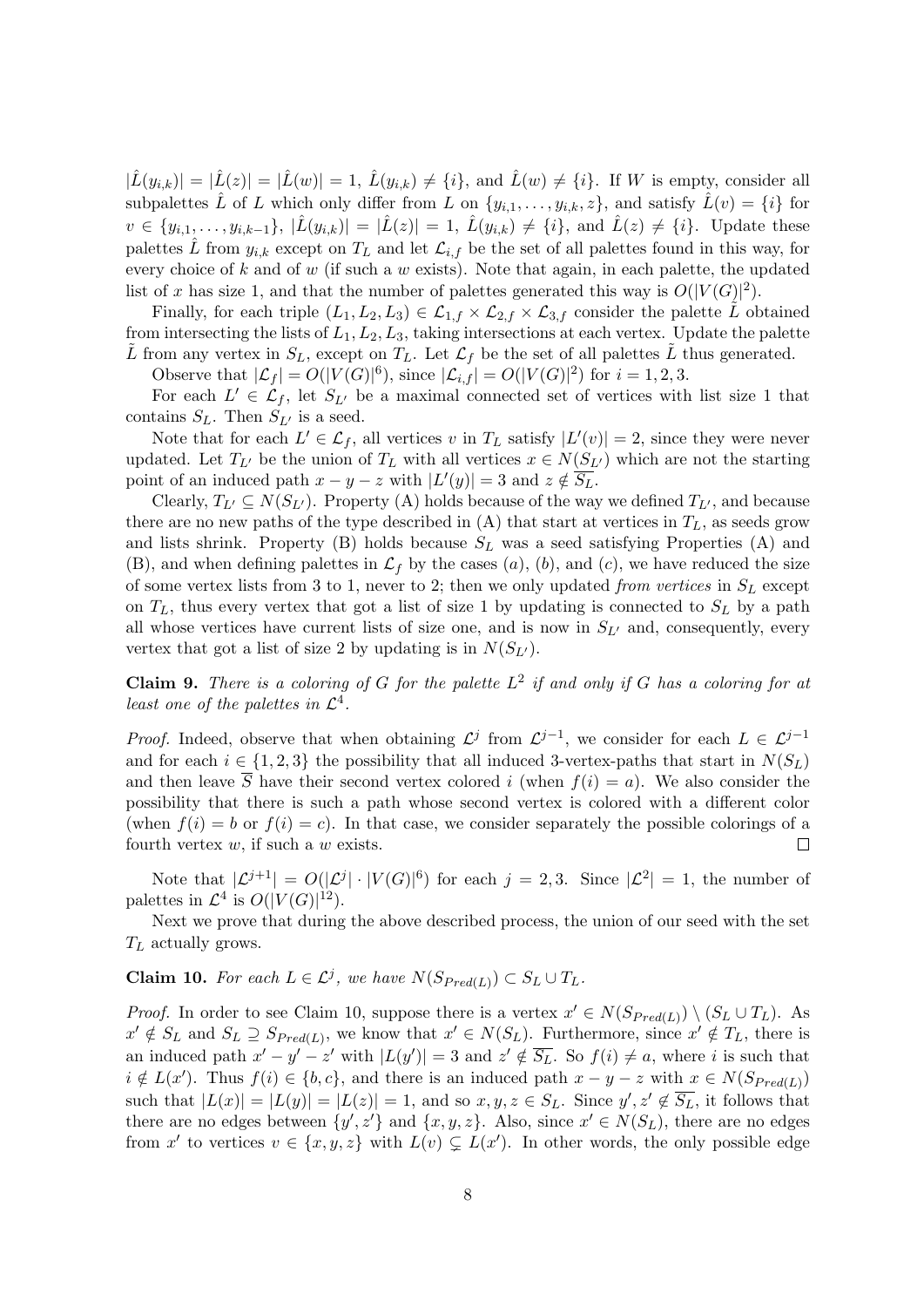between  $\{x, y, z\}$  and  $\{x', y', z'\}$  is  $x'z$ , and if this edge is present, we have that  $L(z) = \{i\}$ . On the other hand, by  $(1)$ , there is a path Q of at least 3 vertices connecting x and x' whose interior lies in  $S_{Pred(L)}$ . So, since G is  $P_7$ -free, the edge  $x'z$  has to be present and thus we have  $L(z) = \{i\}.$ 

Now, assume there is an extension of  $x-y-z$  to an induced path  $w-x-y-z$ . Then, as the sequence  $w - x - y - z - x' - y' - z'$  is not an induced  $P_7$ , there is a edge from w to one of x', y', z'. Observe if  $|L(w)| = 1$ , then  $w \in S_L$  and neither  $wy'$  nor  $wz'$  is an edge. Hence either  $|L(w)| \geq 2$ , or  $L(w) = \{i\}$ , and in the latter case the only edge from w to  $\{x', y', z'\}$  is wx'. As this happens for all possible choices of w, we see that  $f(i) \neq c$ , and thus  $f(i) = b$ . This means that for all possible  $w, w$  is adjacent to  $x'$ . But now, observe that

$$
N(x) \setminus (N(y) \cup N(z) \cup \overline{S_L}) \subsetneq N(x') \setminus (N(y') \cup N(z') \cup \overline{S_L}),
$$

a contradiction to the choice of the path  $x - y - z$ .

We conclude that there is no extension of  $x - y - z$  to an induced path  $w - x - y - z$ . But then, the fact that  $L(z) = \{i\}$  implies that again,  $f(i) \neq c$ , and thus,  $f(i) = b$ . The existence of the edge  $x'z$  gives a contradiction to the choice of the path  $x-y-z$ . This proves Claim 10.  $\Box$ 

Next, we prove that two steps of performing the above procedure suffice to take care of all paths on three vertices that start in the boundary of the current seed, and then leave the seed.

# **Claim 11.** For each  $L \in \mathcal{L}^4$ , we have  $N(S_L) \subset T_L$ .

*Proof.* Suppose there are  $L \in \mathcal{L}^4$  and  $x \in N(S_L)$  such that  $x \notin T_L$ . Then by (A) there is a path  $x - y - z$  with  $|L(y)| = 3$  and  $z \notin \overline{S_L}$ . Clearly y and z are anticomplete to  $S_L$ . Let  $L' := Pred(L)$  and  $L'' := Pred(L')$ . Choose a path P from x to  $N(S_{L''})$  with all interior vertices in  $S_L$ , say it ends in  $x'' \in N(S_{L''})$ . Note that P contains a vertex  $x' \in N(S_{L'})$ . As  $x' \in S_L$  (by the choice of P), we know that  $x' \notin T_L$ . Thus Claim 10 implies that  $x \neq x' \neq x''$ . So P together with the path  $x - y - z$  and the path provided by Claim 8 for  $x''$  gives a path on at least 7 vertices, a contradiction.  $\Box$ 

By Claim 9,  $(G, L^2)$  is colorable if and only if  $(G, L)$  is colorable for some  $L \in \mathcal{L}^4$ . For each  $L \in \mathcal{L}^4$ , we check whether there is a coloring of  $(G, L)$ , with the help of Lemma 12 below. So from now on, let  $L \in \mathcal{L}^4$  be fixed. Let X be the set of all vertices in  $V(G) \setminus \overline{S_L}$  with lists of size 1, and set  $Y := V(G) \setminus (\overline{S_L} \cup X)$ . By construction,  $|L(y)| = 3$  for each  $y \in Y$ .

By Claim 11, no vertex of  $N(S_L)$  is the starting point of an induced path  $x - y - z$  with  $y \in Y$  and  $z \in X \cup Y$ . In other words, for each  $y \in Y$ , all edges between  $N_{\overline{S_L}}(y)$  and  $N_{V(G) \setminus \overline{S_L}}$ are present.

Now we intersect  $L$  with the given input palette  $L^*$ , we apply the reduction suggested by Claim 7, and then update. Let L' be the resulting palette. We may assume that  $|L'(v)| \geq 1$ for all  $v \in V(G)$ , otherwise we detect that the palette L does not lead to a feasible solution to L<sup>\*</sup>. Let Y' be the set of vertices y of Y such that  $|L'(y)| = 3$ . We noticed that for each  $y \in Y$ , all edges between  $N_{\overline{S_L}}(y)$  and  $N_{V(G)\setminus \overline{S_L}}$  are present. Since we have applied the reduction of Claim 7, for  $y \in Y'$  one of these sets is empty, and since  $\overline{S_L} \supseteq \overline{S_2}$  is dominating, we conclude that  $N_{V(G)\backslash \overline{S_L}}(y) = \emptyset$ , and thus

$$
N(y) \subseteq \overline{S_L} \text{ for each } y \in Y'.\tag{2}
$$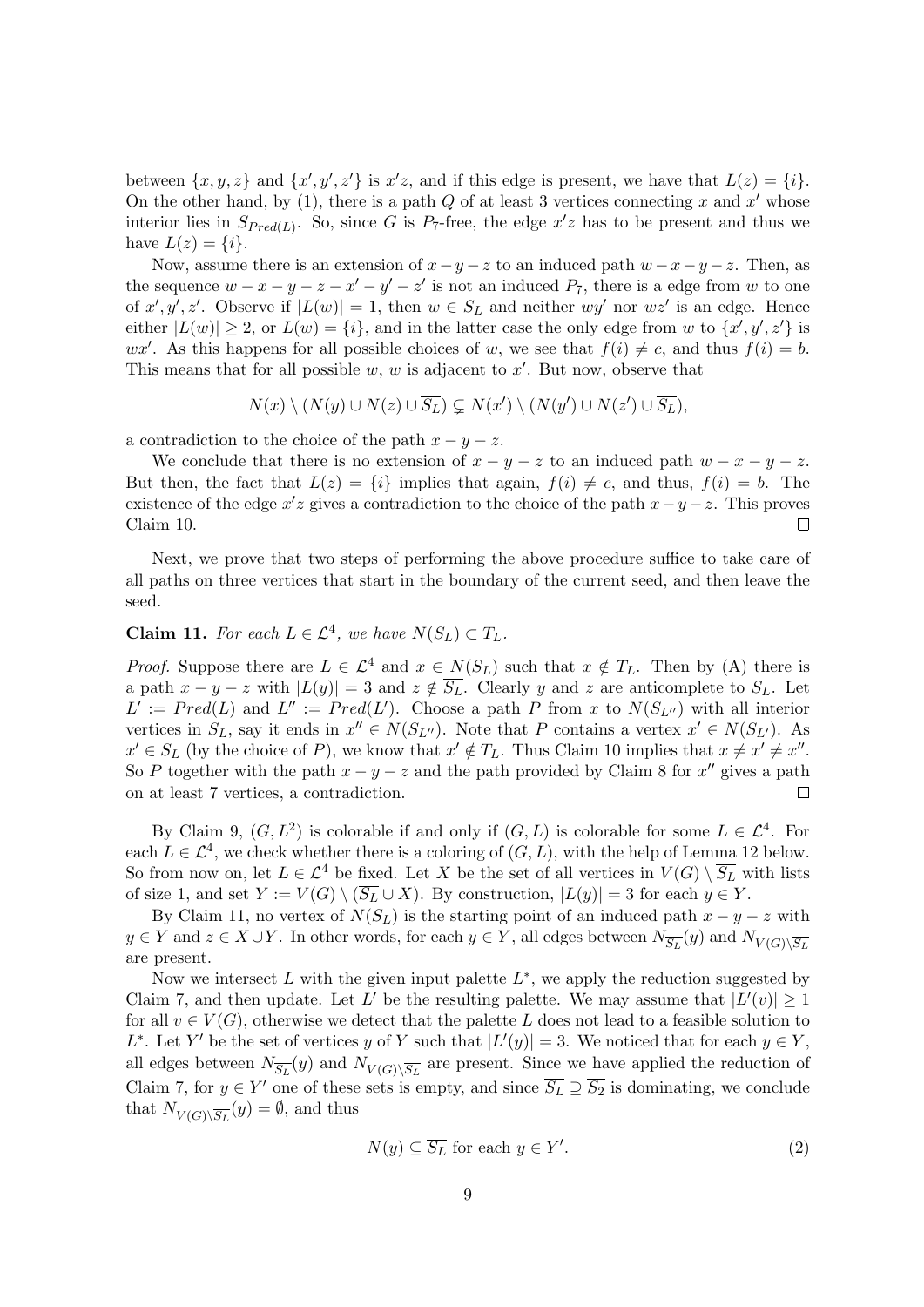Consider the set  $S'$  of all vertices that are connected to  $S_L$  by a (possibly trivial) path containing only vertices with lists L' of size 1. Note that S' is a seed. In particular,  $S_L \subseteq S'$ and by (2), we have  $N(y) \subseteq \overline{S}'$  for every  $y \in Y'$ . That is, Y' is a stable set anticomplete to  $V(G) \setminus (\overline{S}' \cup Y')$ .

We are now in a situation where the following lemma applies, solving the remaining problem.

**Lemma 12.** Let G be a connected  $P_7$ -free graph with a palette L. Let S be a seed of G such that if  $v \in S$  and  $w \in N(S)$  are adjacent, then they do not share list entries. Assume that the set X of vertices having lists of size 3 is stable and anticomplete to  $V(G) \setminus (\overline{S} \cup X)$ . Then we can decide whether G has a coloring for L in  $O(|V(G)|^9(|V(G)|+|E(G)|))$  time.

The next subsection is devoted to the proof of Lemma 12. Since we have  $|\mathcal{L}^4| = O(|V(G)|^{12})$ many lists to consider, the total running time amounts to  $O(|V(G)|^2 |(|V(G)| + |E(G)|)).$ 

### 2.2 Proof of Lemma 12

Let  $G, L, S$  and X be as in the statement of the lemma. We assume also by Claim 7 that no vertex in  $X$  has a connected neighborhood.

Our aim is to define a set  $P$  of restrictions of  $(G, L)$  with the property that in any element of P there are no vertices with list of size 3, and  $(G, L)$  is colorable if and only if  $(G, \mathcal{P})$  is colorable. Moreover,  $P$  has polynomial size and is computable in polynomial time.

If  $X = \emptyset$ , we simply put  $\mathcal{P} = \{(G, L)\}\$ . Otherwise, for all  $i = 1, 2, 3$ , let  $D_i$  be the set of vertices  $v \in N(S)$  with  $L(v) = \{1, 2, 3\} \setminus \{i\}$ , and for  $x \in X$ , let  $N_i(x) = N(x) \cap D_i$ , for  $i = 1, 2, 3$ . Observe that for every  $d \in D_i$  and for every  $s \in S \cap N(d)$ , we have  $L(s) = \{i\}$ .

If  $N(x) \subseteq D_i$  for some  $x \in X$  and some  $i \in \{1, 2, 3\}$ , then setting  $L(x) = \{i\}$  does not change the colorability of  $(G, L)$ , so we may assume that for every  $x \in X$  at least two of the sets  $N_1(x)$ ,  $N_2(x)$ ,  $N_3(x)$  are non-empty. Let  $X_1$  be the set of vertices  $x \in X$  for which  $N_2(x)$ is not complete to  $N_3(x)$ ; for every  $x \in X_1$  fix two vertices  $n_2(x) \in N_2(x)$  and  $n_3(x) \in N_3(x)$ such that  $n_2(x)$  is non-adjacent to  $n_3(x)$ . Define similarly  $X_2$  and  $n_1(x), n_3(x)$  for every  $x \in X_2$ , and  $X_3$  and  $n_1(x)$ ,  $n_2(x)$  for every  $x \in X_3$ . Since no vertex of X has a connected neighborhood and X is a stable set, it follows that  $X = X_1 \cup X_2 \cup X_3$ .

Before we state the coloring algorithm, we need some auxiliary statements. For a path P with ends  $u, v$  let  $P^* = V(P) \setminus \{u, v\}$  denote the interior of P.

**Claim 13.** Let  $i, j \in \{1, 2, 3\}$ ,  $i \neq j$ , and let  $u_i, v_i \in D_i$  and  $u_j, v_j \in D_j$ , such that  $\{u_i, v_i, u_j, v_j\}$  is a stable set. Then there exists a path P with ends  $a, b \in \{u_i, v_i, u_j, v_j\}$ such that

(a)  $\{a, b\} \neq \{u_i, u_j\}$  and  $\{a, b\} \neq \{v_i, v_j\},\$ 

(b)  $|L(v)| = 1$  for every  $v \in P^*$ , and

(c)  $P^*$  is anticomplete to  $\{u_i, v_i, u_j, v_j\} \setminus \{a, b\}.$ 

*Proof.* Note that each of  $u_i, u_j, v_i, v_j$  has a neighbor in S, and  $G[S]$  is connected. Let P be an induced path with  $P^* \subseteq S$  that connects  $u_i$  with  $v_i$ . If P is not as desired, at least one of  $u_j, v_j$  has a neighbor on P. Let p be the neighbor of  $u_j$  or  $v_j$  on P that is closest to  $v_i$ ; by symmetry we may assume p is a neighbor of  $u_j$ . Note that p is not adjacent to  $u_i, v_i \in D_i$ , because p is already adjacent to  $u_j \in D_j$ . Hence, if  $u_j - p - p - v_i$  is not as desired, then  $v_j$  must have a neighbor on  $p - P - v_i$ . Among all such neighbors, let p' be the one that is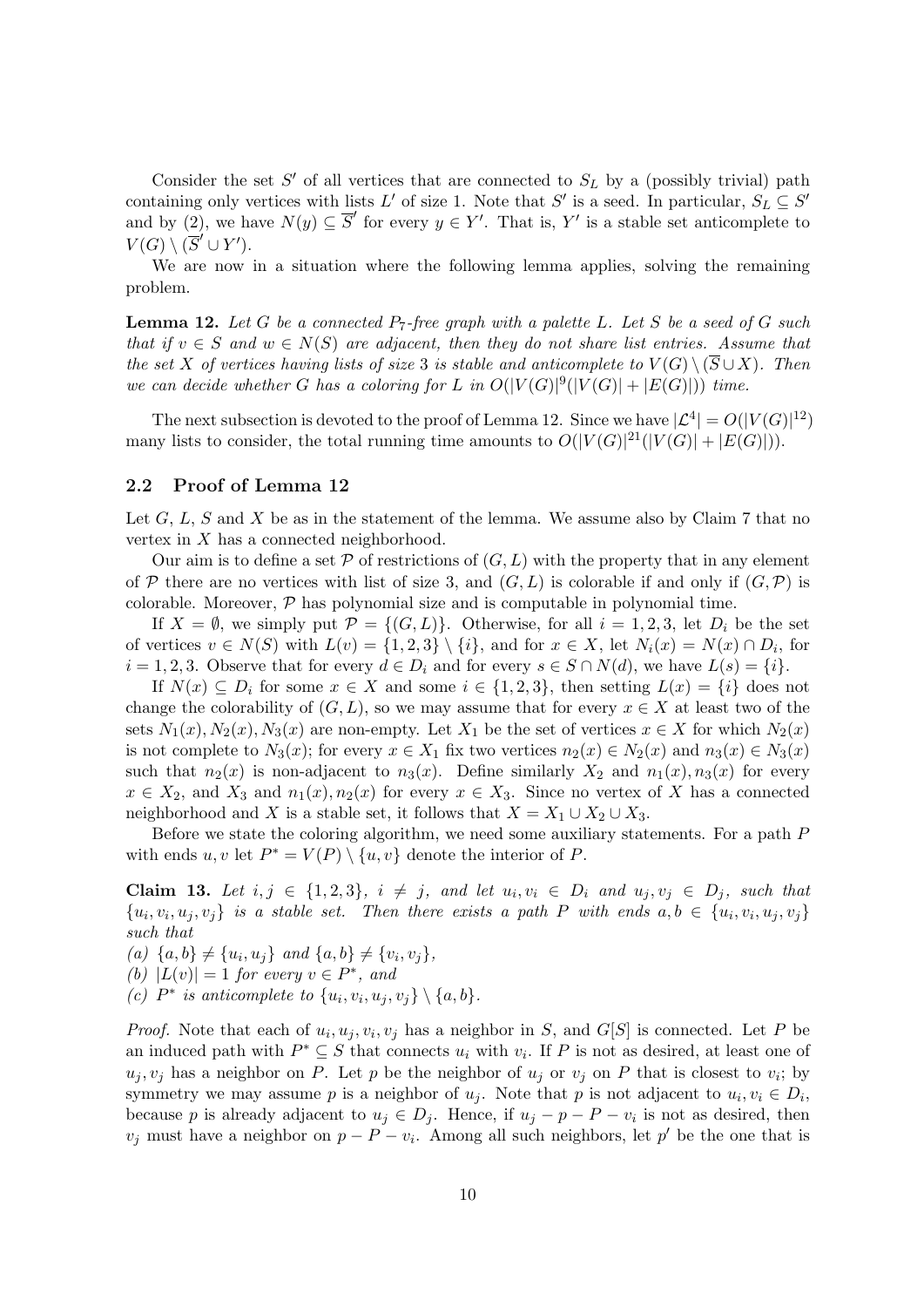closest to p (possibly  $p' = p$ ). As before, p' is not adjacent to any of  $u_i, v_i \in D_i$ , and thus,  $u_j - p - P - p' - v_j$  is the desired path.  $\Box$ 

Claim 14. Let  $\{i, j, k\} = \{1, 2, 3\}$ . Let  $x, y \in X_i$ , let  $n_j \in N_j(x)$  and  $n_k \in N_k(x)$  such that  $n_j$  is non-adjacent to  $n_k$ . Then there is an edge between  $\{x, n_j, n_k\}$  and  $\{y, n_j(y), n_k(y)\}.$ 

*Proof.* Assume there is no such edge. Then in particular, vertices  $n_j, n_i(y), n_k, n_k(y)$  are distinct, and we can apply Claim 13 to obtain a path P with  $P^* \subseteq S$  that connects two vertices from  $\{n_j, n_j(y), n_k, n_k(y)\}\$  in way that  $P^*$ , together with  $n_j - x - n_k$  and  $n_j(y) - y - n_k(y)$ , forms an induced path of length at least 7, a contradiction.  $\Box$ 

Next we distinguish between several types of colorings of  $G$ , and show how to reduce the list sizes assuming that a coloring of a certain type exists. For this, let  $\{i, j, k\} = \{1, 2, 3\}.$ We call a coloring c of a restriction  $(G, L'', Z'')$  of  $(G, L, Z)$  a type A coloring with respect to i if there exists an induced path  $n_j - x - n_k - z - m_j$  with  $x, z \in X_i$ ,  $n_j \in N_j(x)$ ,  $m_j \in N_j(z)$ , and  $n_k \in N_k(x) \cap N_k(z)$  such that  $c(n_j) = i$ ,  $c(x) = j$  and  $c(z) = k$  (this implies  $c(n_k) = c(m_i) = i$ , or the same with the roles of j and k reversed.

**Claim 15.** Let  $(G', L', Z')$  be a restriction of  $(G, L, Z)$ . There exists a set  $\mathcal{L}_i$  of  $O(|V(G)|^3)$ subpalettes of  $L'$  such that

(a)  $|L''(v)| \leq 2$  for every  $L'' \in \mathcal{L}_i$  and  $v \in X_i \cap V(G')$ , and

(b)  $(G', L', Z')$  admits a type A coloring with respect to i if and only if  $(G', \mathcal{L}_i, Z')$  is colorable. Moreover,  $\mathcal{L}_i$  can be constructed in  $O(|V(G)|^4)$  time.

*Proof.* For every  $x, z \in X_i \cap V(G')$  and  $n_j \in N_j(x)$  for which there are  $n_k \in N_k(x) \cap N_k(y)$  and  $m_j \in N_j(z)$  such that  $n_j - x - n_k - z - m_j$  is an induced path, we construct a palette  $L'' = L_{x,z,n_j}$ depending on  $x, z, n_j$ ; for the same case with triples  $x, z \in X_i \cap V(G')$ ,  $n_k \in N_k(x)$ , and the roles of j and k reversed, we construct in an analogous way a palette  $L'' = L'_{x,z,n_k}$  depending on  $x, z, n_k$ . The set  $\mathcal{L}_i$  will be the set of all palettes  $L''$  obtained in this way. So the number of palettes in  $\mathcal{L}_i$  is  $O(|V(G)|^3)$ .

For  $x, z, n_j$  as above (we will assume the first case in the definition, the other case is analogous), we define L'' by setting  $L''(x) = \{j\}, L''(z) = \{k\}, L''(n_j) = \{i\},\$ and leaving  $L''(v) = L'(v)$  for all  $v \in V(G') \setminus \{x, z, n_j\}$ . Update  $N_j(z)$  from z, and  $N_k(x)$  from x. Let  $n_k$ and  $m_j$  such that  $n_k \in N_k(x) \cap N_k(y)$ ,  $m_j \in N_j(z)$ , and  $n_j - x - n_k - z - m_j$  is an induced path. Note that after updating,  $L''(n_k) = L''(m_j) = \{i\}$ . Now, for each vertex  $v \in D_j \cup D_k$ that has a neighbor  $v' \in \{x, z, n_j, n_k, m_j\}$ , update v from each such neighbor v'. Next, for every vertex  $y \in X_i \cap V(G')$ , if  $n_j(y)$  or  $n_k(y)$  now has list size 1, then update y from both  $n_i(y)$  and  $n_k(y)$ , and also update y from  $m_i, n_i$  and  $n_k$  in the case that y is adjacent to any of them. Call the obtained palette  $L''$  (slightly abusing notation). By the way we updated, it only takes  $O(|V(G)|)$  time to compute this palette. The total time for constructing all palettes for  $\mathcal{L}_i$  thus amounts to  $O(|V(G)|^4)$ .

In order to see Claim 15 (a), we need to show that  $|L''(y)| \leq 2$  for all  $y \in X_i \cap V(G')$ . For contradiction, suppose  $|L''(y)| = 3$  for some  $y \in X_i \cap V(G')$ . By Claim 14, there are edges between  $\{x, n_j, n_k\}$  and  $\{y, n_j(y), n_k(y)\}$ , and also between  $\{z, m_j, n_k\}$  and  $\{y, n_j(y), n_k(y)\}$ . By the way we updated  $L''$ , the only possibly edges between these sets are those connecting  $n_j(y)$  with x, and  $n_k(y)$  with z. But now  $m_j - z - n_k(y) - y - n_j(y) - x - n_j$  is a  $P_7$ , a contradiction.

For Claim 15 (b), first note that by construction, if  $(G', \mathcal{L}_i, Z')$  is colorable then  $(G', L', Z')$ has a type A coloring with respect to i. On the other hand, if c is a type A coloring of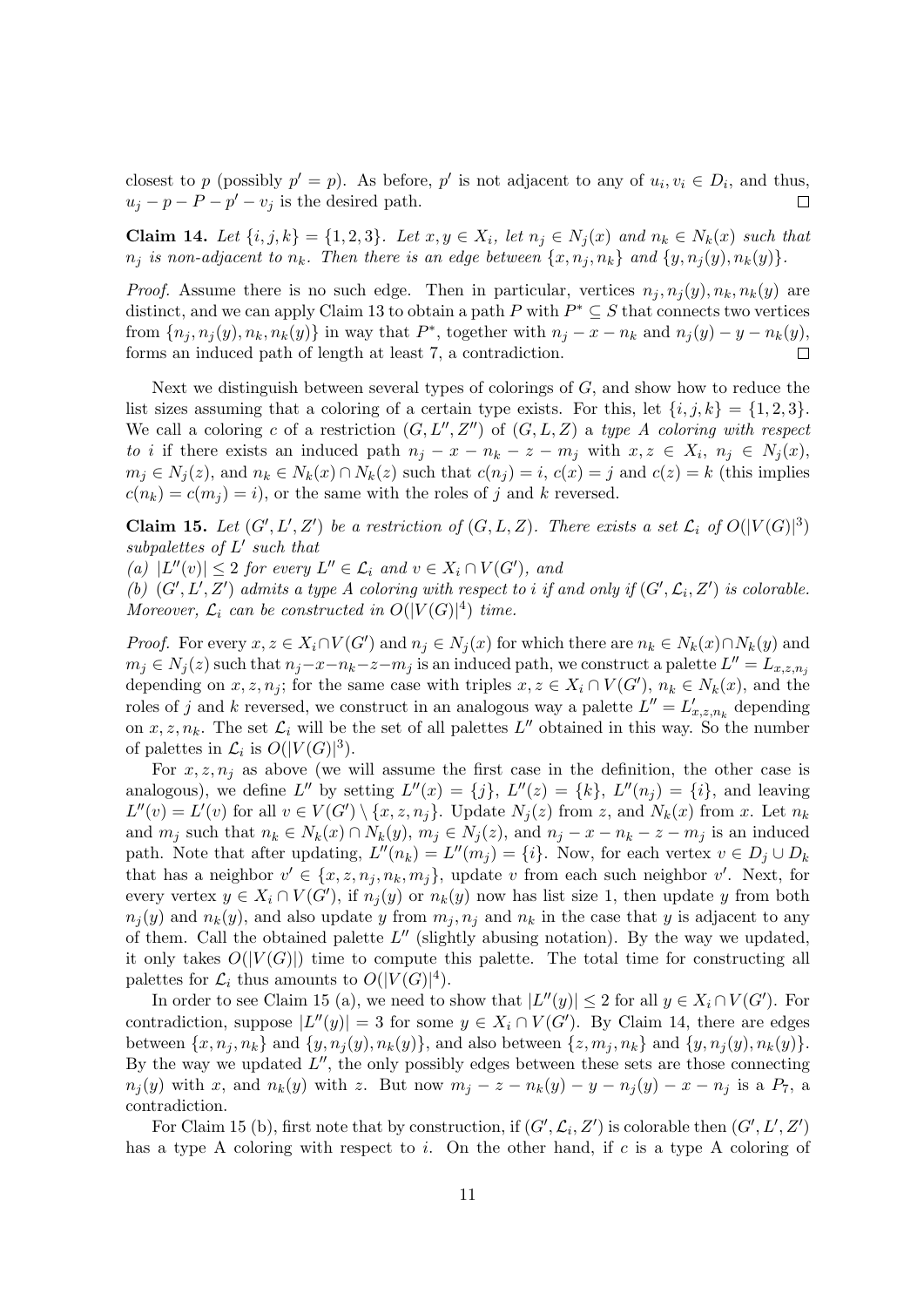$(G', L', Z')$  with respect to i, then there is an induced path  $n_j - x - n_k - z - m_j$  with  $x, z \in X_i$ ,  $n_j, m_j \in N_j(x)$ , and  $n_k \in N_k(x)$  such that  $c(n_j) = c(m_j) = c(n_k) = i$ ,  $c(x) = j$ , and  $c(z) = k$  (or the same with the roles of j and k reversed). Since updating does not change the set of possible colorings for a list, c is a coloring for the list  $L'' = L_{x,z,n_j}$  (respectively,  $L'' = L_{x,z,n_k}$ ). So  $\mathcal{L}_i$  is as required for Claim 15 (b).

Let  $\{i, j, k\} = \{1, 2, 3\}$ . A coloring c of a restriction  $(G', L', Z')$  of  $(G, L, Z)$  is a type B *coloring with respect to i* if it is not a type A coloring with respect to i, and there exists an induced path  $x - n_k - z - m_j$  with  $x, z \in X_i \cap V(G')$ ,  $m_j \in N_j(z)$ ,  $n_k \in N_k(x) \cap N_k(z)$  such that  $c(x) = j$  and  $c(z) = k$  (this implies  $c(n_k) = c(m_j) = i$ ), or the same with the roles of j and k reversed.

Claim 16. Let  $(G', L', Z')$  be a restriction of  $(G, L, Z)$  that does not admit a type A coloring. There exists a set  $\mathcal{L}_i$  of  $O(|V(G)|^2)$  subpalettes of L' such that (a)  $|L''(v)| \leq 2$  for every  $L'' \in \mathcal{L}_i$  and  $v \in X_i \cap V(G')$ , and

(b)  $(G', L', Z')$  admits a type B coloring with respect to i if and only if  $(G', \mathcal{L}_i, Z')$  is colorable. Moreover,  $\mathcal{L}_i$  can be constructed in  $O(|V(G)|^3)$  time.

*Proof.* For every  $x, z \in X_i \cap V(G')$  for which there exist  $n_k \in N_k(x) \cap N_k(z)$  and  $m_j \in N_j(z)$ such that  $x - n_k - z - m_j$  is an induced path, we construct a palette  $L'' = L_{x,z}$ , depending on x and z. For the case with the roles of j and k reversed, we construct analogously a palette  $L'' = L'_{x,z}$ . The set  $\mathcal{L}_i$  will be the set of all palettes  $L''$  obtained in this way. So the number of palettes in  $\mathcal{L}_i$  is  $O(|V(G)|^2)$ .

Given a pair of vertices x, z in  $X_i \cap V(G')$  satisfying the hypothesis, let  $n_k$  and  $m_j$  such that  $n_k \in N_k(x) \cap N_k(z)$ ,  $m_j \in N_j(z)$ , and  $x - n_k - z - m_j$  is an induced path. Let M be the set of all  $n \in N_j(x)$  for which  $n - x - n_k - z - m_j$  is an induced path.

Define L'' by setting  $L''(x) = \{j\}, L''(z) = \{k\}, L''(n_k) = L''(m_j) = \{i\}, \text{ and } L''(n) = \{k\}$ for all  $n \in M$ , and leaving  $L''(v) = L'(v)$  for all  $v \in V(G') \setminus (\{x, z, n_k, m_j\} \cup M)$ . Now, for each vertex  $v \in D_j \cup D_k$  that has a neighbor v' in  $\{x, z, m_j, n_k\}$ , update v from each such neighbor v'. Next, for every vertex  $y \in X_i \cap V(G')$ , if  $n_j(y)$  or  $n_k(y)$  now has list size 1, then update y from both  $n_i(y)$  and  $n_k(y)$ , and also update y from  $m_i$  and  $n_k$  in the case that y is adjacent to either of them. Call the obtained palette  $L''$ . Note that by the way we updated, it takes  $O(|V(G)|)$  time to compute this palette. The total time for constructing all palettes for  $\mathcal{L}_i$  thus amounts to  $O(|V(G)|^3)$ .

In order to see Claim 16 (a), we need to show that  $|L''(y)| \leq 2$  for all  $y \in X_i \cap V(G')$ . For contradiction, suppose  $|L''(y)| = 3$  for some  $y \in X_i \cap V(G')$ . Then  $n_j(y) \notin M \cup \{m_j\}$ and  $n_k(y) \neq n_k$ . By Claim 14, it follows that  $n_k(y)$  is adjacent to z, and by the way we updated L'', the only other possible edge between  $\{x, n_k, z, m_j\}$  and  $\{y, n_j(y), n_k(y)\}$  would be  $x n_i(y)$ . However, since  $n_i(y) \notin M$ , we deduce that  $n_i(y)$  is non-adjacent to x. Let s be a neighbor of  $n_j(y)$  in S with  $L(s) = \{j\}$ . Then s is anticomplete to  $\{n_k, x, y, z, n_k(y)\}$ . So  $x - n_k - z - n_k(y) - y - n_j(y) - s$  is a  $P_7$ , a contradiction.

For Claim 16 (b), note that by construction, if  $(G', \mathcal{L}_i, Z')$  is colorable then  $(G', L', Z')$  has a type B coloring with respect to *i*. On the other hand, if c is a type B coloring of  $(G', L', Z')$ with respect to *i*, then there is an induced path  $x - n_k - z - m_j$  with  $x, z \in X_i$ ,  $m_j \in N_j(x)$ , and  $n_k \in N_k(x) \cap N_k(z)$  such that  $c(m_i) = c(n_k) = i$ ,  $c(x) = j$ , and  $c(z) = k$  (or the same with the roles of j and k reversed). Since c is not a type A coloring, it follows that  $c(v) = k$ for all  $v$  in  $M$ . Since updating does not change the set of possible colorings for a list,  $c$  is a coloring for  $L'' = L_{x,z}$ . So  $\mathcal{L}_i$  is as required for Claim 16 (b).  $\Box$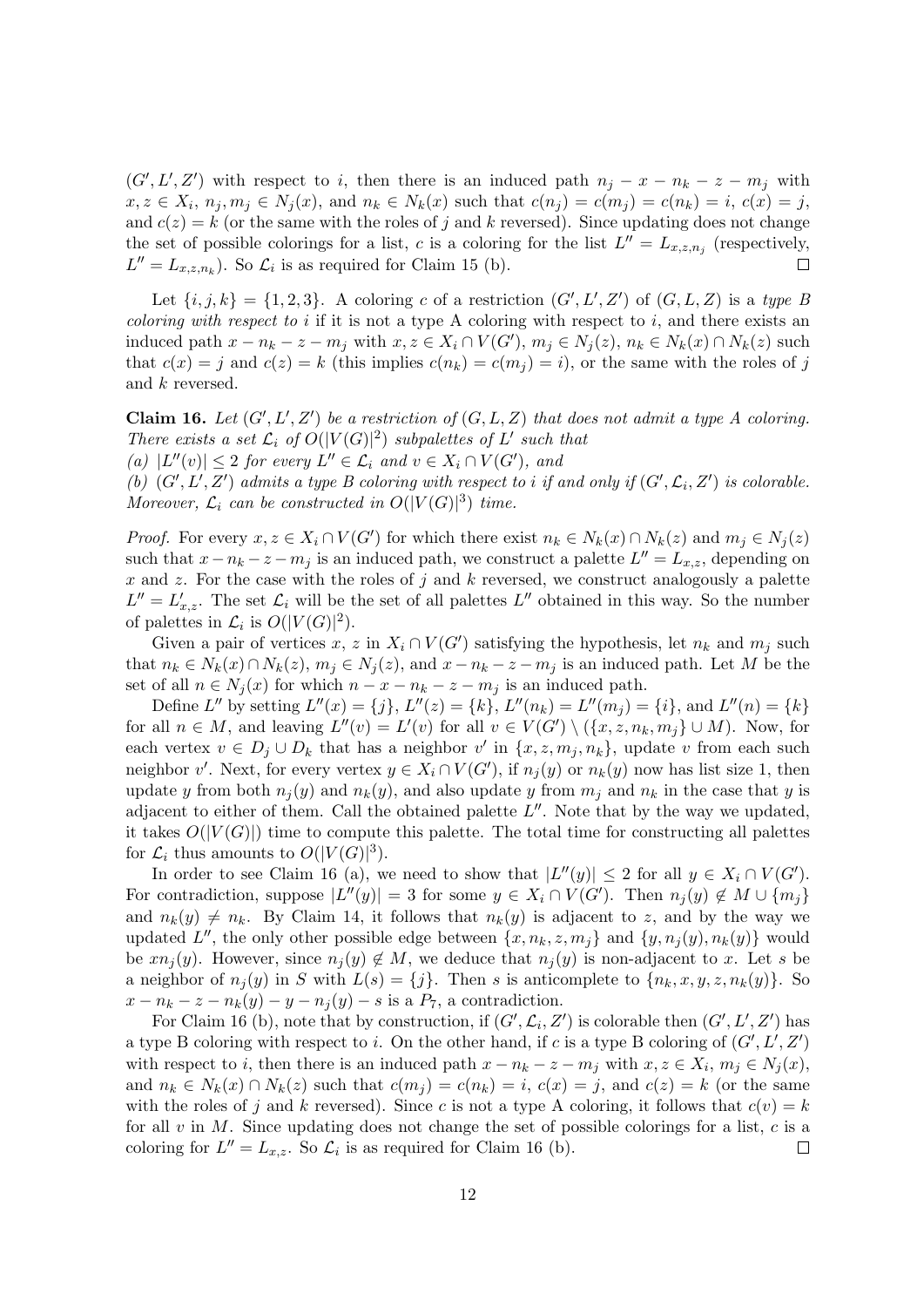Let  $\{i, j, k\} = \{1, 2, 3\}$ . We call a coloring c of a restriction  $(G', L', Z')$  of  $(G, L, Z)$  a type C coloring with respect to i if it is not a type A or type B coloring, and there exist  $z \in X_i \cap V(G'), m_j \in N_j(z)$  and  $n_k \in N_k(z)$  such that  $c(m_j) = c(n_k) = i$ .

Claim 17. Let  $(G', L', Z')$  be a restriction of  $(G, L, Z)$  that does not admit a type A or type B coloring. There exists a set  $\mathcal{L}_i$  of  $O(|V(G)|^2)$  subpalettes of L' such that

(a)  $|L''(v)| \leq 2$  for every  $L'' \in \mathcal{L}_i$  and  $v \in X_i \cap V(G')$ , and

(b)  $(G', L', Z')$  admits a type C coloring with respect to i if and only if  $(G', \mathcal{L}_i, Z')$  is colorable. Moreover,  $\mathcal{L}_i$  can be constructed in  $O(|V(G)|^4)$  time.

*Proof.* For every  $z \in X_i \cap V(G')$  having non-adjacent neighbors  $m_j \in N_j(z)$  and  $n_k \in N_k(z)$ , we construct two families of palettes, one for each of the possible colors  $j, k$  of z in a type C coloring,  $z, m_j, n_k$  are as in the definition of a type C coloring. We only describe how to obtain the family of palettes  $L''$  with  $L''(z) = \{k\}$ ; the definition of the family of palettes  $L''$ with  $L''(z) = \{j\}$  is analogous, with the roles of j and k reversed.

Let  $N_z$  be the set of vertices  $n_k$  in  $N_k(z)$  having a non-neighbor in  $N_i(z)$ . For each such vertex  $n_k$ , let  $W = W_{z,n_k}$  be the set of all  $w \in X_i \cap V(G')$  such that there exists an induced path  $w - n_k - z - m_j$  with  $m_j \in N_j(z)$ . We will order the vertices of  $N_z$  non-increasingly by |W|. We can compute and sort the vertices of  $N_z$  in  $O(|V(G)|^3)$  time.

For each  $n_k \in N_z$ , define  $L'' = L_{z,n_k}$  by setting  $L''(z) = L''(w) = \{k\}$  for all  $w \in W$ ,  $L''(n_k) = \{i\}, L''(n'_k) = \{j\}$  for every  $n'_k \in N_z$  having an index lower than the index of  $n_k$ in  $N_z$ , and leaving  $L''(v) = L'(v)$  for all the remaining vertices. Update each vertex of  $N_j(z)$ from z. Now, for each vertex v that has a neighbor in  $\{z\} \cup N_k(z) \cup N_j(z) \cup W$ , update v from each such neighbor v'. Next, for every vertex  $y \in X_i \cap V(G')$ , if  $n_j(y)$  or  $n_k(y)$  now has list size 1, then update y from both  $n_j(y)$  and  $n_k(y)$ . Call the obtained palette L''. Note that by the way we updated, it takes  $O(|V(G)|^2)$  time to compute this palette. The number of palettes  $L_{z,n_k}$  is  $O(|V(G)|^2)$ , and the same for the case with the roles of j and k reversed. Then  $\mathcal{L}_i$ , the set of all palettes obtained in this way, has cardinality  $O(|V(G)|^2)$ , and can be constructed in  $O(|V(G)|^4)$  time. We may assume that  $|L''(v)| \geq 1$  for all  $v \in V(G')$ , otherwise we detect that the palette  $L''$  does not lead to a feasible solution to  $L'$ .

In order to see Claim 17 (a), we need to show that  $|L''(y)| \leq 2$  for all  $y \in X_i \cap V(G')$ . For contradiction, suppose  $|L''(y)| = 3$  for some  $y \in X_i \cap V(G')$ . Let  $m_j$  be a non-neighbor of  $n_k$  in  $N_j(z)$ . Note that by the way we updated,  $L''(m_j) = \{i\}$ . Claim 14 guarantees an edge between  $\{z, m_j, n_k\}$  and  $\{y, n_j(y), n_k(y)\}.$  By the way we updated  $L''$ ,  $n_j(y) \neq m_j$ ,  $n_k(y) \neq n_k$ , z is not adjacent to  $n_i(y)$ , and there is no edge between  $\{m_j, n_k\}$  and  $\{y, n_j(y), n_k(y)\}$ . So z is adjacent to  $n_k(y)$ . Since  $n_k(y)$  is not adjacent to  $m_j$ ,  $n_k(y)$  belongs to  $N_z$ , and as it has two colors in its list  $L''$ , its index is greater than the index of  $n_k$  in  $N_z$ . As y is adjacent to  $n_k(y)$  and not to  $\{m_j, n_k\}, y \in W_{z,n_k(y)} \setminus W_{z,n_k}$ . Since  $|W_{z,n_k}| \geq |W_{z,n_k(y)}|$ , there is a vertex  $x \in W_{z,n_k} \setminus W_{z,n_k(y)}$ . By definition,  $L''(x) = \{k\}$ , thus x is not adjacent to  $\{y,n_j(y)\}$ . Let s be a neighbor of  $n_i(y)$  in S with  $L(s) = \{j\}$ . Then s is anticomplete to  $\{n_k, x, y, z, n_k(y)\}\$ . So  $x - n_k - z - n_k(y) - y - n_j(y) - s$  is a  $P_7$ , a contradiction.

For Claim 17 (b), note that by construction, if  $(G', \mathcal{L}_i, Z')$  is colorable then  $(G', L', Z')$  has a type C coloring with respect to *i*. On the other hand, if c is a type C coloring of  $(G', L', Z')$ with respect to i, then there is a path  $n_k - z - m_j$  with  $z \in X_i \cap V(G')$ ,  $m_j \in N_j(z)$ ,  $n_k \in N_k(z)$ , and  $c(m_i) = c(n_k) = i$ . Assume  $c(z) = k$  (the case  $c(z) = j$  is analogous), and consider the path  $n_k - z - m_j$  that minimizes the index of  $n_k$  in  $N_z$ . Since  $c(m'_j) = i$  for every  $m'_j$  in  $N_j(z)$ , it follows that  $c(n'_k) = j$  for every  $n'_k \in N_z$  having a lower index than the index of  $n_k$  in  $N_z$ .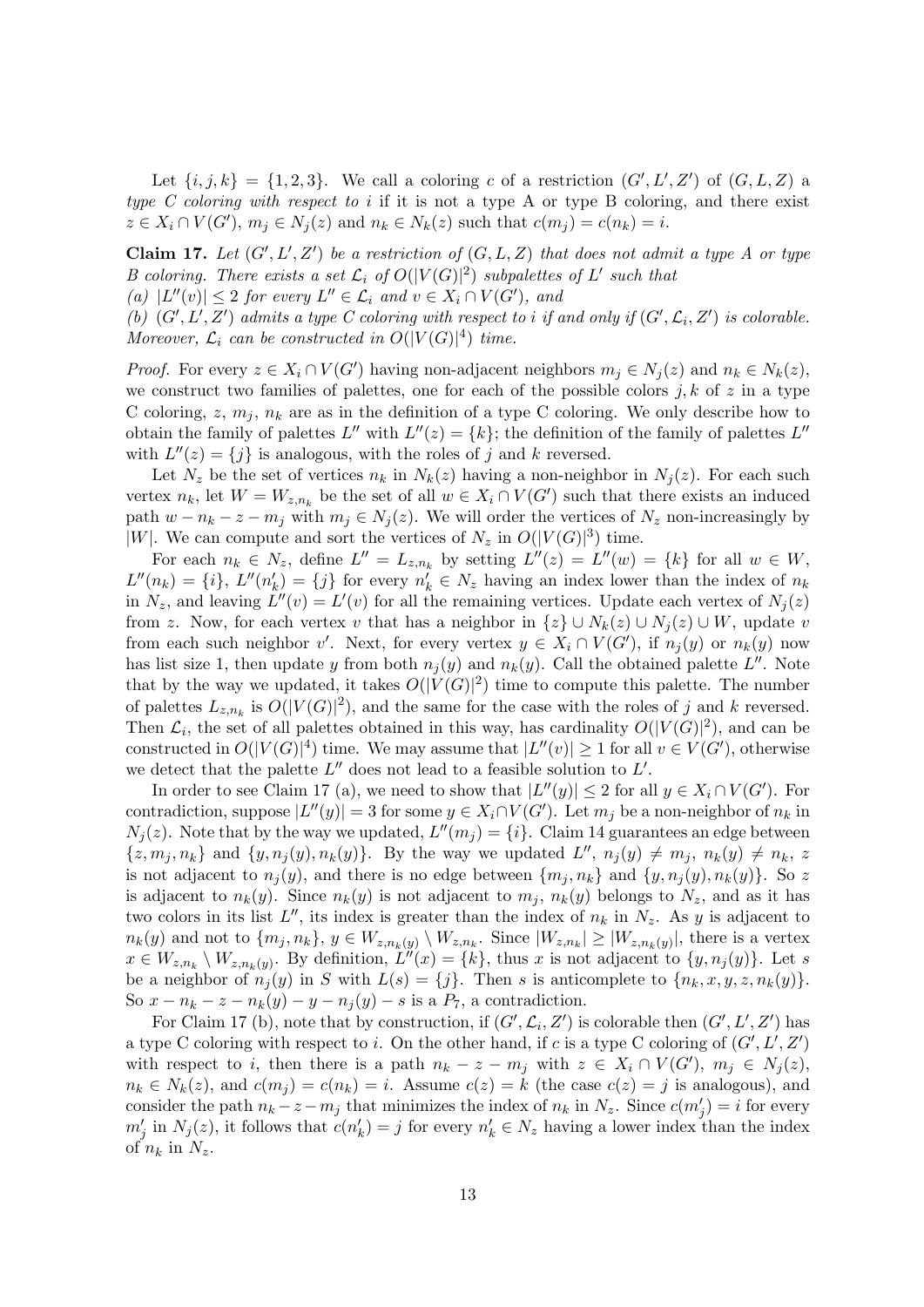Since c is not a type A or B coloring, for every vertex  $w \in W_{x,m_j,n_k}$  (respectively  $w \in$  $W'_{x,m_j,n_k}$  we have  $c(w) = c(x)$ . Since updating does not change the set of possible colorings for a list, c satisfies the palette  $L'' = L_{x,n_j,n_k}$  (respectively  $L'' = L'_{x,n_j,n_k}$ ). So  $\mathcal{L}_i$  is as required for Claim 17 (b).  $\Box$ 

Claim 18. Let  $(G', L', Z')$  be a restriction of  $(G, L, Z)$ . Assume that  $(G', L', Z')$  does not admit a type A, type B, or type C coloring with respect to  $i$  (i.e., no coloring with a vertex x of  $X_i \cap V(G')$  having neighbors colored i both in  $N_j(x)$  and  $N_k(x)$ ). Let  $Y_i$  be the set of vertices  $x \in X_i \cap V(G')$  such that  $N_i(x) = \emptyset$ , and let  $Z_i = \bigcup_{y \in Y_i} \{N_j(y), N_k(y)\}.$  Then  $(G', L', Z')$  is colorable if and only if  $(G' - Y_i, L', Z' \cup Z_i)$  is colorable, and any 3-coloring of  $(G' \setminus Y_i, L', Z' \cup Z_i)$  can be extended to a 3-coloring of  $(G', L', Z')$  in  $O(|V(G)|)$  time.

*Proof.* It is enough to prove that for every coloring c of  $(G', L', Z')$  and every  $x \in X_i \cap$  $V(G')$  such that  $N_i(x) = \emptyset$ , the sets  $N_j(x)$  and  $N_k(x)$  are monochromatic with respect to c. Supposing this is false, we may assume that for some coloring c there are vertices  $u, v \in N_i(x)$ with  $c(u) = i$  and  $c(v) = k$ . Since there are no type A or type B colorings and c is not of type C, it follows that  $c(w) = j$  for every  $w \in N_k(x)$ . But then x has neighbors of all three colors, contrary to the fact that  $c$  is a coloring.  $\Box$ 

Recall that our aim was to define a set  $P$  of restrictions of  $(G, L)$  with the property that in any element of  $P$  there are no vertices with list of size 3. We now construct  $P$  as follows. Let  $Z = \emptyset$ . Apply Claims 15, 16, 17 and 18 with  $i = 1$  to  $(G, L, Z)$  to create sets  $\mathcal{P}_2,\ldots,\mathcal{P}_5$ , each consisting of  $O(|V(G)|^3)$  restrictions of  $(G, L, Z)$ . For every  $x \in X_1$  and every  $(G', L', Z') \in \mathcal{P}_2 \cup \mathcal{P}_3 \cup \mathcal{P}_4$ , we have that  $|L'(x)| \leq 2$ . For  $(G', L', Z') \in \mathcal{P}_5$ , if  $x \in X_1$ and  $|L(x)| = 3$ , then  $N_i(x) \neq \emptyset$  for every  $j \in \{1, 2, 3\}$ . Repeat this with  $i = 2$  for every restriction in  $\mathcal{P}_2 \cup \mathcal{P}_3 \cup \mathcal{P}_4 \cup \mathcal{P}_5$ , and then again with  $i=3$  for every restriction obtained with  $i = 2$ . This creates a set P' of  $O(|V(G)|^9)$  restrictions. Finally, we construct P from P' by removing all restrictions that still contain lists which have size three for some vertex. Following Claims 15, 16, 17 and 18, the whole computation can be done in  $O(|V(G)|^9 \cdot |V(G)|)$  =  $O(|V(G)|^{10})$  time.

Let us say that  $x \in X$  is wide if  $N_1(x) \neq \emptyset, N_2(x) \neq \emptyset$  and  $N_3(x) \neq \emptyset$ . Due to the construction of P' it holds that if  $|L'(x)| = 3$  for some  $(G', L', Z') \in \mathcal{P}'$ , then x is wide.

It remains to show that  $(G, L, Z)$  is colorable if and only if P is colorable. By Claims 15, 16, 17 and 18, we know that if  $P$  is colorable then  $(G, L, Z)$  is colorable. Now assume that  $(G, L, Z)$  is colorable, and let c be a coloring of  $(G, L, Z)$ . Consider any wide vertex x. Since the neighborhood of x can only have two distinct colors in total, there are two vertices  $n_i \in$  $N_i(x)$  and  $n_k \in N_k(x)$  such that  $c(n_i) = c(n_k) = i$ , for some distinct  $j, k \in \{1, 2, 3\}$ . Then c is a type A, type B, or type C coloring with respect to  $i$ . Consequently, by Claims 15, 16, 17, there is a restriction  $(G', L', Z') \in \mathcal{P}'$  that is colorable, and where for every wide vertex  $y \in X \cap V(G')$  it holds that  $|L'(y)| \leq 2$ . Therefore  $(G', L', Z') \in \mathcal{P}$ .

We now come to the running time analysis. Using Lemma 4, we can check in  $O(|V(G)| +$  $|E(G)|$ ) time whether a given restriction  $(G', L', Z')$  of  $(G, L, Z)$  is colorable. Since we have  $O(|V(G)|^9)$  many restrictions to consider, and these can be computed in  $O(|V(G)|^{10})$  time, the total running time amounts to  $O(|V(G)|^9(|V(G)|+|E(G)|))$ . This completes the proof.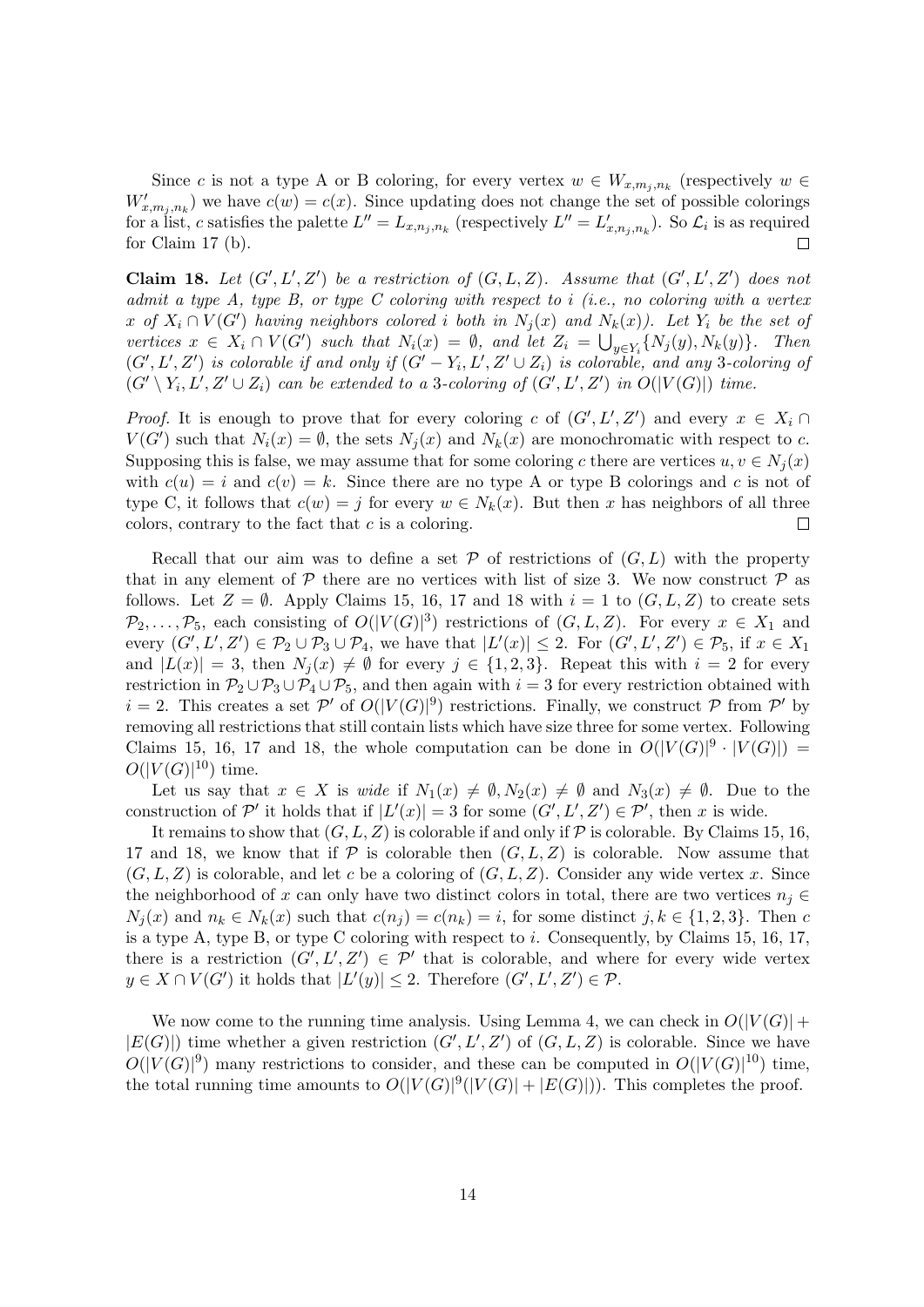## 3 The triangle-free case

We now focus on triangle-free input graphs. After showing how the 3-colorability problem can be efficiently solved, in the subsequent sections, we sketch in Section 3.4 how the list 3-coloring problem can be solved.

## 3.1 The structure of the graph  $G$

Let a  $\{P_7, \text{triangle}\}\text{-free graph } G$  be given, say with n vertices and m edges. We may assume that G is connected. A subgraph H of G will be called trivial if  $|V(H)| = 1$ .

### 3.1.1 The core structure

If G is bipartite, which can be decided in  $O(m)$  time, then G is 2-colorable and we are done. So assume G is not bipartite. Since G is  $\{P_7$ , triangle. free, the shortest odd cycle of G has either length  $5$  or length  $7$ , and it is an induced cycle. We first discuss the case that  $G$ contains no  $C_5$ . Two vertices u and v of a graph G are false twins if and only if  $N(u) = N(v)$ (in particular, they are non-adjacent).

**Claim 19.** If G is  $C_5$ -free, then after identifying false twins in G, the remaining graph is  $C_7$ .

*Proof.* As argued above, since G is not bipartite and contains no  $P_7$ , triangle, or  $C_5$ , we know G contains an induced cycle  $C = v_1 - \cdots - v_7 - v_1$  of length 7. Suppose some vertex  $v \in V(G-C)$  has neighbors in C. If v has only one neighbor, say  $v_i$ , then G contains an induced  $P_7$ , namely  $v - v_i - v_{i+1} - \cdots - v_{i-2}$ . (As usual, index operations are done modulo 7). By the absence of triangles, v has at most three neighbors in C, and they are pairwise non-consecutive. If v has two neighbors  $v_i$ ,  $v_{i+3}$  at distance three in C, then  $v_i$ ,  $v_{i+1}$ ,  $v_{i+2}$ ,  $v_{i+3}$ , and v together induce  $C_5$ , a contradiction. So v has only two neighbors and they are at distance two in C.

For  $i = 1, \ldots, 7$ , let  $V_i$  be the set formed by  $v_i$  and the vertices not in C whose neighbors in C are  $v_{i-1}$  and  $v_{i+1}$ . As G is triangle-free,  $V_i$  is a stable set. Since G is P<sub>7</sub>-free, every vertex in  $V_i$  is adjacent to every vertex in  $V_{i+1}$ . Moreover, since G is connected and  $P_7$ -free, there are no vertices outside  $\bigcup_{i=1}^{7} V_i$ . As G is {triangle, C<sub>5</sub>}-free, there are no edges between  $V_i$  and  $V_j$ , for  $j \notin \{i+1, i-1\}$ . So, for each i, the vertices of  $V_i$  are false twins and, after identifying them, we obtain  $C_7$ .  $\Box$ 

If G is a 'blown-up'  $C_7$ , then it is clearly 3-colorable (as false twins can use the same color). Thus, Claim 19 enables us to assume G has an induced cycle C of length 5, say its vertices are  $c_1, c_2, c_3, c_4, c_5$ , in this order. From now on, all index operations will be done modulo 5. Because G has no triangles, the neighborhood  $N_C$  of  $V(C)$  in  $G \setminus V(C)$  is comprised of 10 sets (some of these possibly empty):

- sets  $T_i$ , whose neighborhood on C is equal to  $\{c_{i-1}, c_{i+1}\};$
- sets  $D_i$ , whose only neighbor on C is  $c_i$ ;

where the indices i go from 1 to 5. Note that, because of G being triangle-free, the sets  $T_i$  and  $D_i$  are each stable. We set  $S := V(C) \cup \bigcup_{i=1}^5 T_i \cup \bigcup_{i=1}^5 D_i$ . Note that  $V(C)$  has no neighbors in  $G-S$ .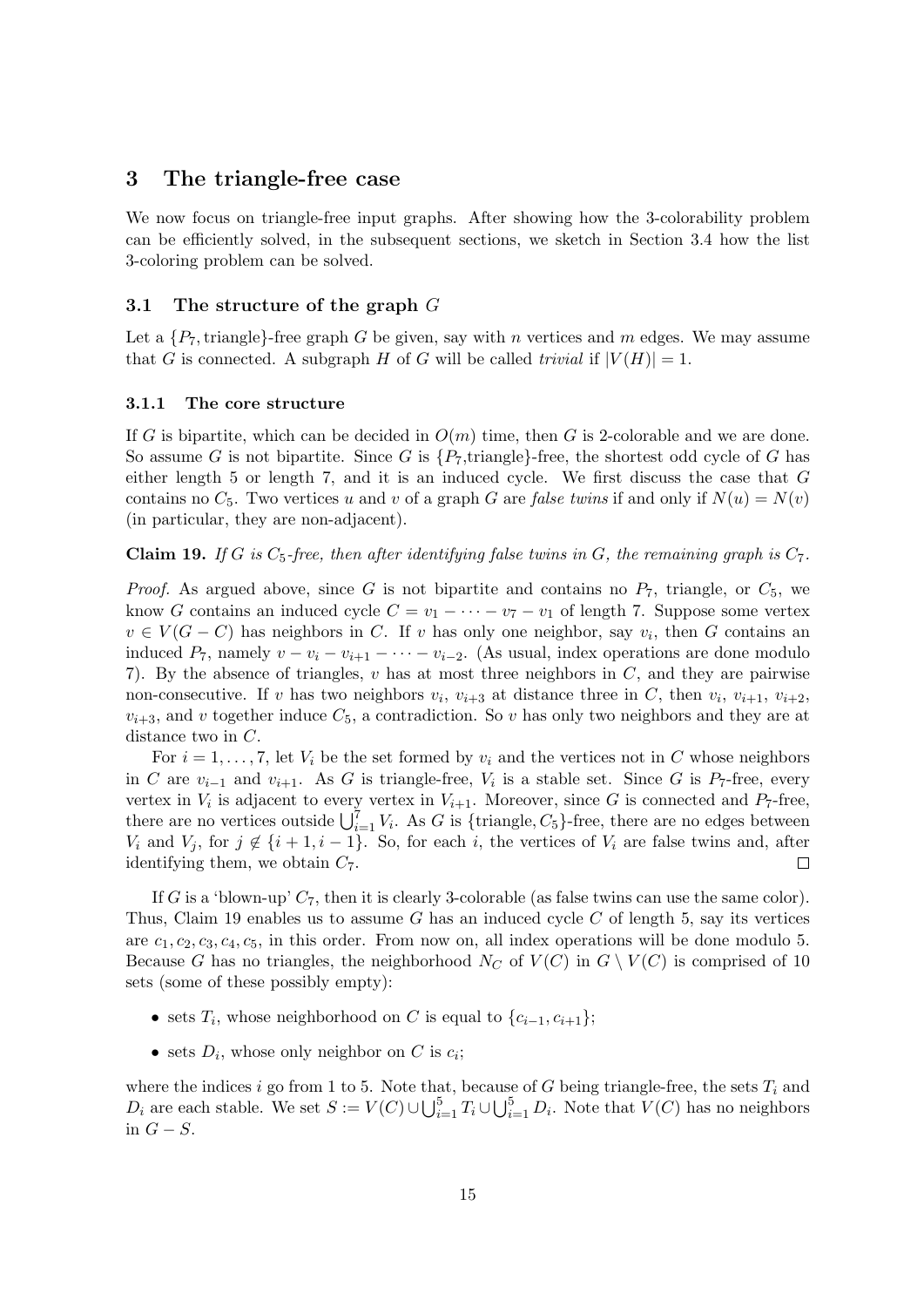#### 3.1.2 The non-trivial components of  $G-S$

The following list of claims narrows down the structure of the non-trivial components of  $G-S$ .

**Claim 20.** If xy is an edge in  $G - S$ , then x and y have no neighbors in any of the sets  $D_i$ .

*Proof.* Suppose that x has a neighbor u in  $D_1$ . Then as G is triangle-free, y is not adjacent to u. So  $y - x - u - c_1 - c_2 - c_3 - c_4$  is an induced  $P_7$ , a contradiction. The other cases are symmetric.  $\Box$ 

**Claim 21.** If  $x - y - z$  is an induced  $P_3$  in  $G - S$ , then the neighborhoods of x and z inside each  $T_i$  are identical.

*Proof.* Suppose that x has a neighbor u in  $T_1$  that is not a neighbor of z. Then, as G is trianglefree, y is not adjacent to u, either. Also, x and z are not adjacent. So  $z-y-x-u-c_2-c_3-c_4$ is an induced  $P_7$ , a contradiction. We argue similarly for all other  $T_i$ 's.  $\Box$ 

Claim 22.  $G-S$  is bipartite.

*Proof.* Assume  $G-S$  has an odd cycle C'. Take a shortest path  $P = c'-p_1-\cdots-p_k-s$  from  $V(C')$  to S. Since G is triangle-free, and C' is odd, there is a induced path  $c'_1 - c'_2 - c'_3 - p_1$ with  $c_i' \in V(C')$  for  $i = 1, 2, 3$ . Furthermore, as P was chosen to be a shortest path, there are no edges of the form  $c'_i p_j$  except for  $c'_3 p_1$ , and no edges of the form  $p_j s$  except for  $p_k s$ . So we can complete  $c'_1 - c'_2 - c'_3 - p_1 - \cdots - p_k - s$  with three vertices from C to obtain an induced path of length at least 7, a contradiction.  $\Box$ 

Claim 23. Let M be a non-trivial component of  $G-S$ . Then there is a partition of  $V(M)$ into stable sets  $U_1, U_2$  such that all vertices in  $U_i$  have the same set  $N_i$  of neighbors in S, at least one of  $N_1$ ,  $N_2$  is non-empty, and  $N_1 \cap N_2 = \emptyset$ .

*Proof.* This follows directly from the two previous claims, and the fact that  $G$  is connected and triangle-free.  $\Box$ 

We need one more claim about independent edges outside  $S$ . For this, let  $2K_2$  denote the graph that is the disjoint union of two edges. Moreover, let  $N_{T_i}(v)$  denote the set  $N(v) \cap T_i$ for each  $v \in V(G)$ .

Claim 24. Suppose vw,  $xy \in E(G)$  induce  $2K_2$  in  $G-S$ . Then, for every  $i=1,\ldots,5$ ,  $N_{T_i}(x) \cup N_{T_i}(y) \subseteq N_{T_i}(v) \cup N_{T_i}(w)$ , or  $N_{T_i}(v) \cup N_{T_i}(w) \subseteq N_{T_i}(x) \cup N_{T_i}(y)$ .

*Proof.* If none of these inclusions holds, then there are vertices  $u, z \in T_i$  such that  $uv, yz \in T_i$  $E(G)$  and  $u \notin N_{T_i}(x) \cup N_{T_i}(y), z \notin N_{T_i}(v) \cup N_{T_i}(w)$  (after possibly swapping some names). Since G is triangle-free, also  $u \notin N_{T_i}(w)$  and  $z \notin N_{T_i}(x)$ . So, after possibly swapping some names,  $x - y - z - c_{i+1} - u - v - w$  is an induced  $P_7$ , a contradiction.

Observe that we can not extend the last claim to the neighborhood in all of S, because then  $u$  and  $z$  might be adjacent.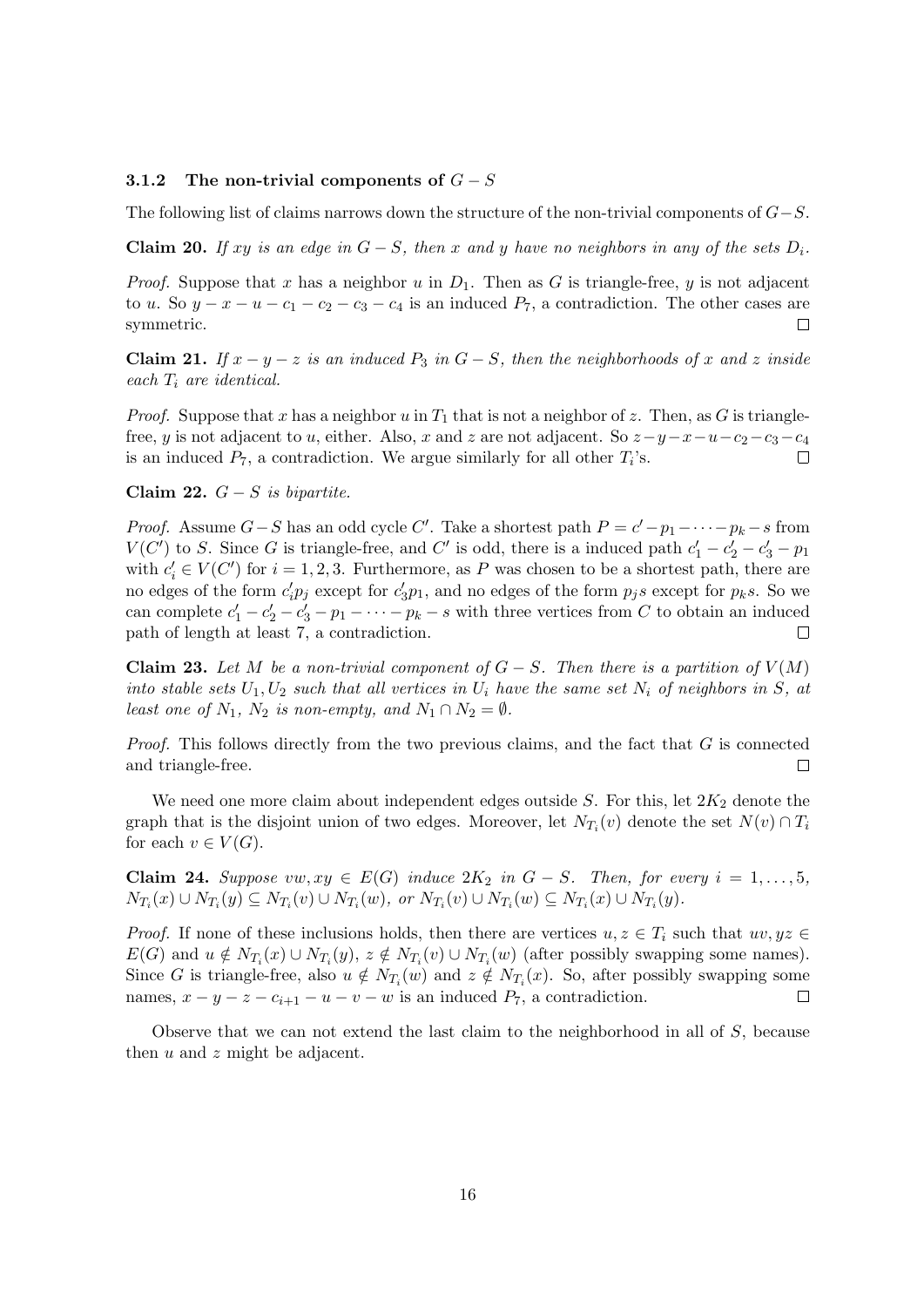## 3.1.3 The trivial components of  $G-S$

Let W be the set of isolated vertices in  $G - S$ . We will first prove some properties of the vertices in W and their neighbors in S.

**Claim 25.** There is no vertex in W having neighbors in both  $D_i$  and  $D_{i+1}$ ,  $i = 1, \ldots, 5$ .

*Proof.* Suppose w has neighbors  $d_1$  in  $D_1$  and  $d_2$  in  $D_2$ . Then  $d_1 - w - d_2 - c_2 - c_3 - c_4 - c_5$ is an induced  $P_7$  in  $G$ , a contradiction. The other cases are symmetric.

As both W and  $D_i$  are stable,  $G[W \cup D_i]$  is bipartite, for every  $i = 1, \ldots, 5$ . We now show some properties similar to the ones we showed for the non-trivial components of  $G - S$ in Section 3.1.2.

**Claim 26.** If  $x - y - z$  is a  $P_3$  in  $G[W \cup D_i]$ , then the neighborhoods of x and z inside  $T_i$ are identical, for  $i = 1, \ldots, 5$ .

*Proof.* Suppose that x has a neighbor u in  $T_i$  that is not a neighbor of z. Then as G is triangle-free, y is not adjacent to u, either. So  $z - y - x - u - c_{i+1} - c_{i+2} - c_{i+3}$  is an induced P7, a contradiction.  $\Box$ 

**Claim 27.** Let M be a non-trivial component of  $G[W \cup D_i]$ ,  $i \in \{1, ..., 5\}$ . Then all vertices in M ∩ W have the same set of neighbors in  $T_i$ , and all vertices in  $M \cap D_i$  have the same set of neighbors in  $T_i$ .

*Proof.* Directly from the previous claim, and the fact that  $G[W \cup D_i]$  is bipartite.  $\Box$ 

Finally, we extend Claim 24 to connected components of  $G[W \cup D_i]$  (for  $i = 1, ..., 5$ ).

**Claim 28.** Let  $i \in \{1, ..., 5\}$ . Suppose vw,  $xy \in E(G)$  induce  $2K_2$  in  $G[(G - S) \cup D_i]$ . Then,  $N_{T_i}(x) \cup N_{T_i}(y) \subseteq N_{T_i}(v) \cup N_{T_i}(w)$ , or  $N_{T_i}(v) \cup N_{T_i}(w) \subseteq N_{T_i}(x) \cup N_{T_i}(y)$ .

*Proof.* If none of these inclusions holds, then there are vertices  $u, z \in T_i$  such that  $uv, yz \in T_i$  $E(G)$  and  $u \notin N_{T_i}(x) \cup N_{T_i}(y), z \notin N_{T_i}(v) \cup N_{T_i}(w)$  (after possibly swapping some names). Since G is triangle-free, also  $u \notin N_{T_i}(w)$  and  $z \notin N_{T_i}(x)$ . So, after possibly swapping names,  $x - y - z - c_{i+1} - u - v - w$  is an induced  $P_7$ , a contradiction.  $\Box$ 

## 3.2 The algorithm

When the input graph contains an induced  $C_5$ , we will use the structural properties described in Section 3.1 in order to reduce the 3-coloring problem to a polynomial number of instances of list-coloring where the lists have length at most two. The latter problem is then solved using Lemma 4. To be precise, we will reduce our problem to a polynomial number of instances of list-coloring where every vertex  $v$  either has a list of size at most 2, or there is a color  $j \in \{1, 2, 3\}$  missing in the list of each of its neighbors, and so v can safely use color j.

First of all, we fix a coloring of the 5-cycle C (there are 5 essentially different colorings). For each  $D \in \{T_1, D_1, \ldots, T_5, D_5\}$ , the coloring of C either determines the color of D, or the vertices of D lose a color. Notice that, once we have fixed the coloring of C, three of the  $T_i$ have their color determined, while two of them (consecutive sets, actually) have two possible colors left. For instance, if we color  $c_1, c_2, c_3, c_4, c_5$  with 1, 2, 1, 2, 3, respectively, then vertices in  $T_1$  will be forced to have color 1, vertices in  $T_4$  color 2, vertices in  $T_5$  color 3, vertices in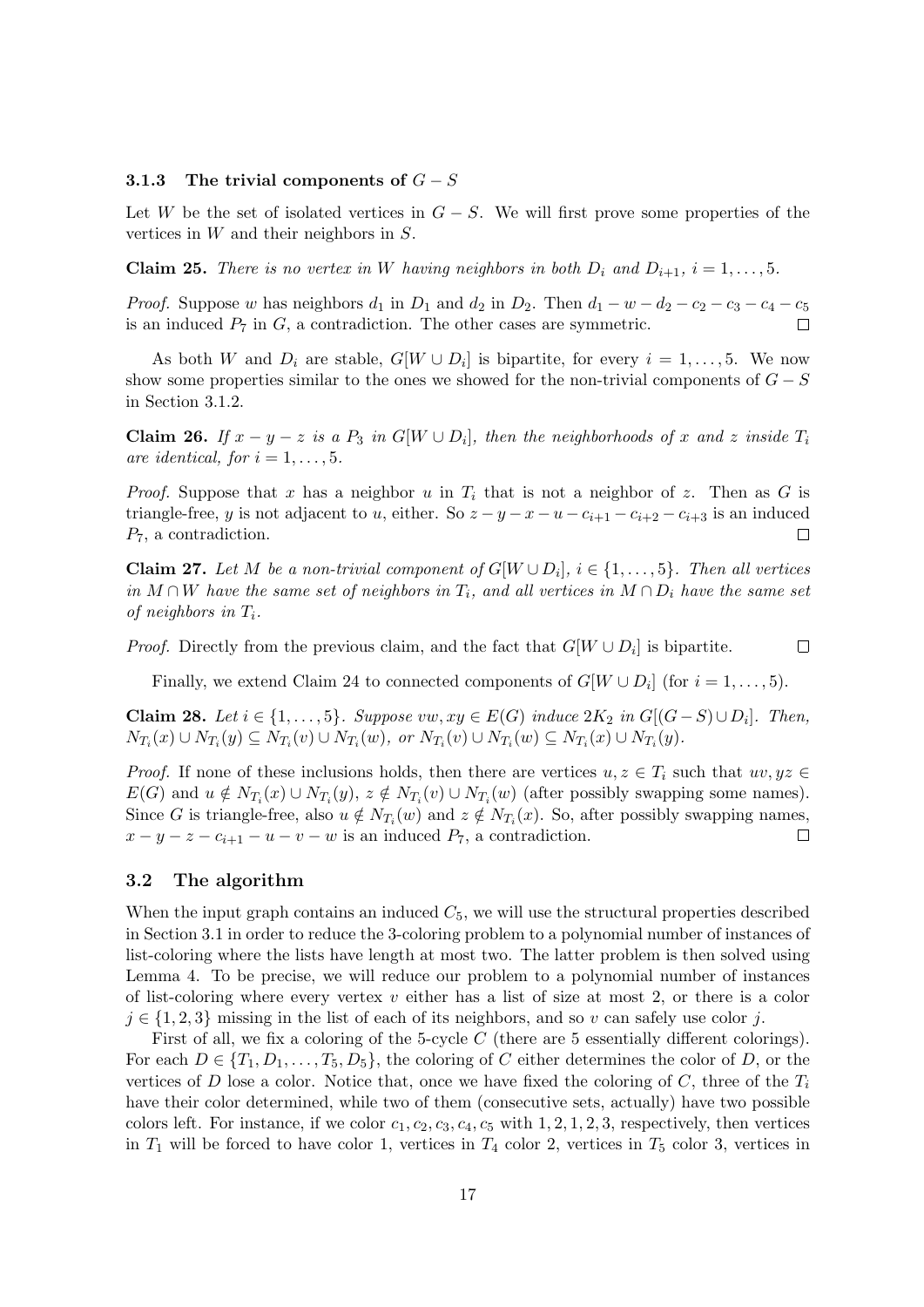

Figure 1: Scheme of the colored cycle and its neighbors with their possible colors.

 $T_2$  have the options  $\{2,3\}$  and vertices in  $T_3$  have the options  $\{1,3\}$ . The vertices in  $D_i$ ,  $i = 1, \ldots, 5$ , have lost one color each.

We will work with this coloring of  $V(C)$ , since the other 4 are totally symmetric. In addition to what we observed above about possible colorings of the sets  $T_i$  and  $D_i$ , we know that each neighbor of  $T_1 \cup T_4 \cup T_5$  has already lost a color. We have to deal now with the vertices having neighbors only in  $T_2$ ,  $T_3$ , and  $D_i$ , for  $i = 1, \ldots, 5$ , and vertices having no neighbors in S.

Note that, by Claim 20, no connected component of  $G[(G - S) \cup D_i]$  may contain at the same time edges from  $G-S$  and vertices of  $D_i$ . So, from Claims 23, 27 and 28 we know that for each  $i = 2, 3$ , we can order the non-trivial components of  $G - S$  and of  $G[W \cup D_i]$  that have at least one neighbor in  $T_i$  according to their neighborhood in  $T_i$  by inclusion.

Let  $N_1^i \subsetneq N_2^i \subsetneq \cdots \subsetneq N_{r_i}^i$ , for  $i = 2, 3$ , be the non-empty neighborhoods of the non-trivial components of  $G - S$  and  $G[W \cup D_i]$  in  $T_i$ , respectively. For technical reasons, choose an arbitrary vertex  $v_0^i \in N_1^i$ , set  $N_0^i := \{v_0^i\}$ , and set  $N_{r_i+1}^i := T_i$ , for  $i = 2, 3$ .

Our algorithm now enumerates the following partial colorings. In each partial coloring, some vertices of  $T_i$  receive a color, for both  $i = 2, 3$  simultaneously and independently.

- (a) There is a  $k \in \{0, \ldots, r_i\}$  such that all vertices in  $N_k^i$  get color 2 (resp. 1) and there is a vertex w in  $N_{k+1}^i \setminus N_k^i$  getting color 3.
- (b) There is a  $k \in \{0, \ldots, r_i\}$  such that all vertices in  $N_k^i$  get color 3 and there is a vertex w in  $N_{k+1}^i \setminus N_k^i$  getting color 2 (resp. 1).
- (c) All vertices in  $T_i$  get color 2 (resp. 1).
- (d) All vertices in  $T_i$  get color 3.

For example, one such partial coloring could be that every vertex of  $N_6^2$  gets color 2 and a vertex w in  $N_7^2 \setminus N_6^2$  gets color 3, while every vertex in  $T_3$  gets color 3, assuming that these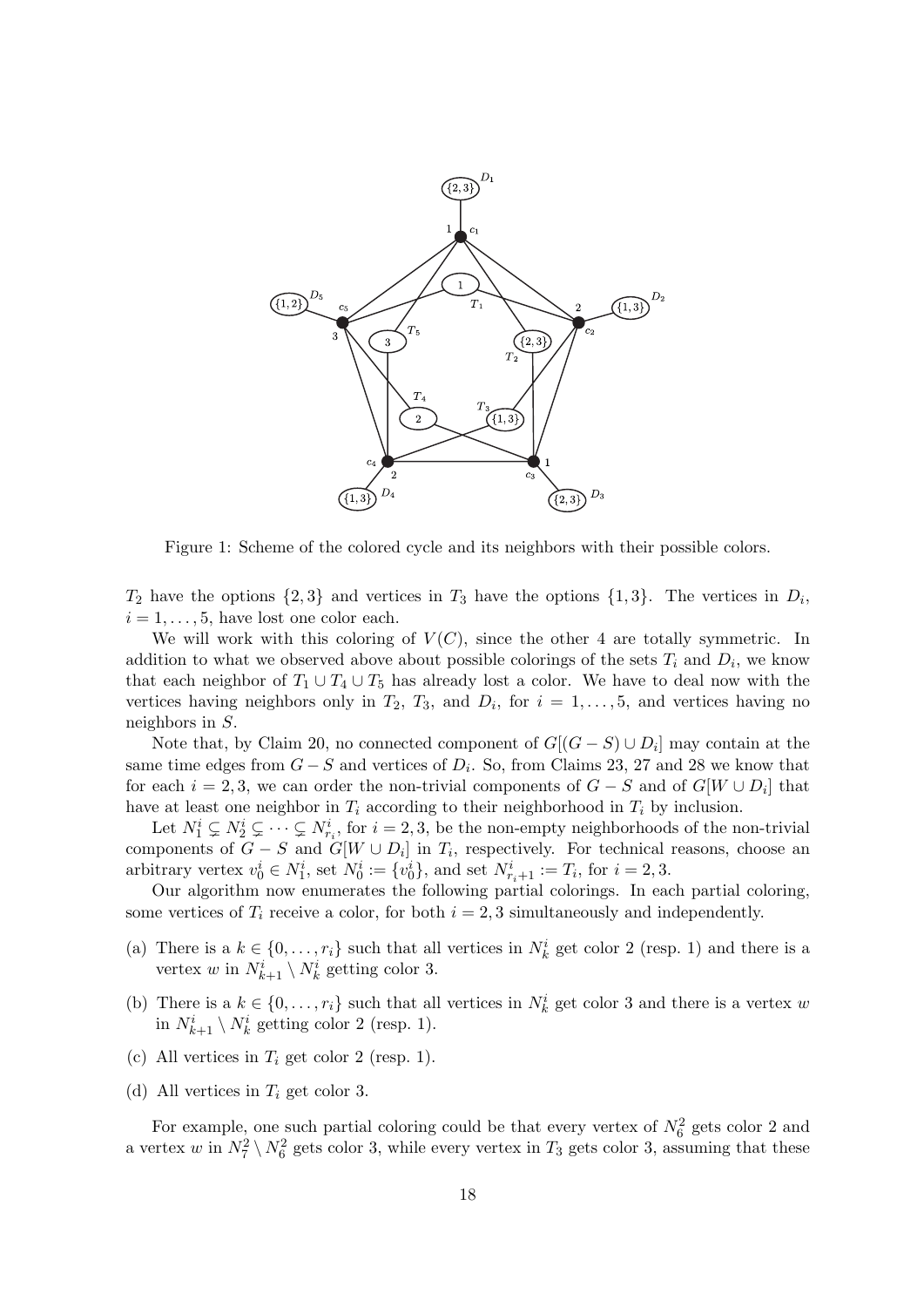are valid situations. Note that every 3-coloring that agrees with the coloring of the already colored induced  $C_5$  is an extension of one of the above mentioned partial colorings.

In each of the partial colorings there might be vertices which have only one color left on their list. Successively we color all such vertices. We discard the cases when there are adjacent vertices receiving the same color, or when some vertex has no color left.

Claim 29. For any partial coloring as above and for any vertex  $x$  of some non-trivial component M of  $G - S$ , we have the following. Either x has at most two colors left on its list, or there is a color  $j \in \{1, 2, 3\}$  missing in the list of each of the neighbors of x (and so x can safely use color j).

Proof. By Claim 20, for each partial coloring as above, either there are two vertices of different color in  $N(M) \cap S$ , or  $N(M) \cap S$  is completely colored. In the first case, either x is adjacent to a colored vertex in  $S$  and so it loses a color; or, by Claim 23, its neighbors in  $M$  have two neighbors in S of different color, and thus their color is fixed. In this case again,  $x$  loses a color.

In the second case, if x has neighbors in  $S$ , then it loses a color. If not, then again by Claim 23, all the neighbors of x are in M and have lost a common color j from their colored neighbors in S, so we are done. П

Claim 30. For any partial coloring as above and for any vertex x of any non-trivial component of  $G[W \cup D_i]$ , we have the following. If x has a neighbor in  $T_i$ , then x has at most two colors left on its list.

Proof. The proof is analogous to the proof of the previous claim, replacing Claim 23 with Claim 27, and S with  $T_i$ .  $\Box$ 

**Claim 31.** In any partial coloring as above, every vertex  $w \in W$  having neighbors both in  $T_2$ and in  $T_3$  loses a color.

*Proof.* Notice that either  $T_2$  is monochromatic with color 2, or  $T_3$  is monochromatic with color 1 (in either case, w loses a color), or there are two non-adjacent vertices  $x_2 \in T_2$  and  $x_3 \in T_3$  having color 3. Let w in W have neighbors  $y_2$  in  $T_2$  and  $y_3$  in  $T_3$ . Observe that  $y_2$ and  $y_3$  are not adjacent because there are no triangles. Then either w is adjacent to  $x_2$  or to  $x_3$  (and hence loses a color), or  $y_2$  is adjacent to  $x_3$ , or  $y_3$  is adjacent to  $x_2$ , since otherwise  $x_3 - c_4 - y_3 - w - y_2 - c_1 - x_2$  is an induced  $P_7$  in G, a contradiction. If  $y_2$  is adjacent to  $x_3$ then it has to be colored 2, and if  $y_3$  is adjacent to  $x_2$  then it has to be colored 1. In either case, w loses a color.  $\Box$ 

In total, we enumerate

$$
O((|N_1^2|+|N_2^2\setminus N_1^2|+\cdots+|N_{r_2+1}^2\setminus N_{r_2}^2|)\cdot(|N_1^3|+|N_2^3\setminus N_1^3|+\cdots+|N_{r_3+1}^3\setminus N_{r_3}^3|))=O(|T_2|\cdot|T_3|)
$$

many partial colorings, that is,  $O(n^2)$ . For each of these, we will solve a set of instances of list-coloring with lists of size at most two, after dealing with the trivial components of  $G - S$ as detailed in the next paragraphs.

Since G is connected, each  $w \in W$  has a neighbor in S. If w has a neighbor in a set with fixed color, then w has at most 2 colors on its list. On the other hand, if there is a color  $j \in \{1, 2, 3\}$  missing in the list of each of its neighbors, then w can safely use color j. So we have to deal only with vertices in W having no neighbors in  $T_1$ ,  $T_4$  and  $T_5$ , and having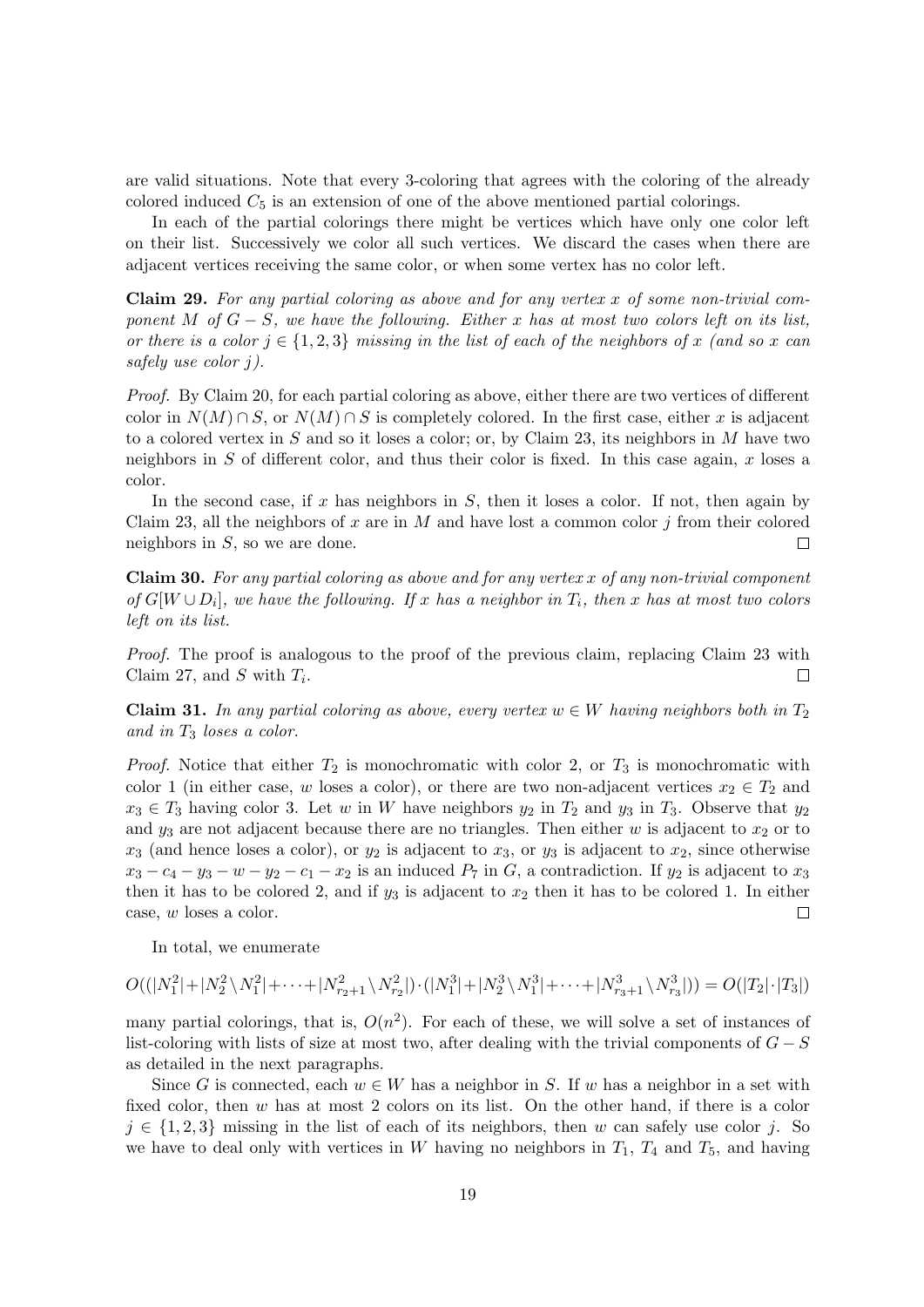neighbors in at least two sets with different color options in  $\{T_2, T_3, D_1, \ldots, D_5\}$ . Vertices of W having neighbors in  $T_2$  and  $D_2$ , or in  $T_3$  and  $D_3$ , have already lost a color by Claim 30. Vertices of W having neighbors in  $T_2$  and  $T_3$ , have already lost a color by Claim 31.

So, the types of vertices in W we need to consider are the following (a scheme of the situation can be seen in Figure 1).

- Type 1: vertices in W having neighbors in  $T_2$  and in  $D_5$ ; symmetrically, vertices in W having neighbors in  $T_3$  and  $D_5$ ; vertices in W having neighbors in  $T_2$  and  $D_4$ ; vertices in W having neighbors in  $T_3$  and  $D_1$ .
- Type 2: vertices in W having neighbors in  $D_2$  and in  $D_5$ ; symmetrically, vertices in W having neighbors in  $D_3$  and  $D_5$ ; and vertices in W having neighbors in  $D_1$  and  $D_4$ .

Pick an arbitrary vertex  $v_i \in D_i$ , for  $i = 1, 4, 5$ . We now extend each partial coloring from above by further enumerating the coloring of some vertices in  $D_i$ , for all  $i = 1, 4, 5$ simultaneously and independently. For this, say that  $\{a_i, b_i\}$  are the possible colors in  $D_i$ .

- (e) Vertex  $v_i$  gets color  $a_i$  and there is a vertex  $v'$  in  $D_i \{v_i\}$  getting color  $b_i$ .
- (f) Vertex  $v_i$  gets color  $b_i$  and there is a vertex  $v'$  in  $D_i \{v_i\}$  getting color  $a_i$ .
- (g) All vertices in  $D_i$  get color  $a_i$ .
- (h) All vertices in  $D_i$  get color  $b_i$ .

Again, every 3-coloring of G that agrees with the coloring of the induced  $C_5$  is an extension of one of the enumerated partial colorings.

Notice that for each  $D_i$  these are  $O(|D_i|)$  cases, so the total number of combinations of cases is  $O(n^3)$ . Again, we discard a partial coloring if there are adjacent vertices receiving the same color, or when some vertex has no color left.

It remains to show that for each partial coloring, all the remaining vertices in  $W$  (Type 1) and Type 2) lose a color.

First we discuss vertices of Type 1. Suppose some w in W has neighbors in  $T_2$  and in  $D_5$ . For each case of  $(e)$ –(h), either  $D_5$  is monochromatic with color 1 (so w loses a color), or there is a vertex x in  $D_5$  with color 2. Then either w is adjacent to x (and loses a color), or every neighbor z of it in  $T_2$  is adjacent to x, otherwise, by triangle freeness,  $x-c_5-v-w-z-c_3-c_2$ , where v is some neighbor of w in  $D_5$ , is a  $P_7$ , a contradiction. Then z has to be colored 3, and w loses a color. The other cases are symmetric.

Now we discuss vertices of Type 2. Suppose some w in W has neighbors in  $D_2$  and in  $D_5$ . Such a vertex can be dealt with in exactly the same way as the vertices of Type 1. The only difference is the path  $P_7$ , which here is given by  $x - c_5 - v - w - z - c_2 - c_3$ , where  $x, v \in D_5$ and  $z \in D_2$  are neighbors of w. The other cases are symmetric.

## 3.3 The overall complexity of the algorithm

#### 3.3.1 Finding the  $C_5$  and partitioning the graph

We check if G is bipartite in  $O(m)$  time. If it is not bipartite, we find either an induced  $C_5$ or an induced  $C_7$ . If we find an induced  $C_7$ , let us call it X, we check the neighborhood of  $N(X)$  in X: either we find a  $C_5$  or we partition the vertices into sets that are candidates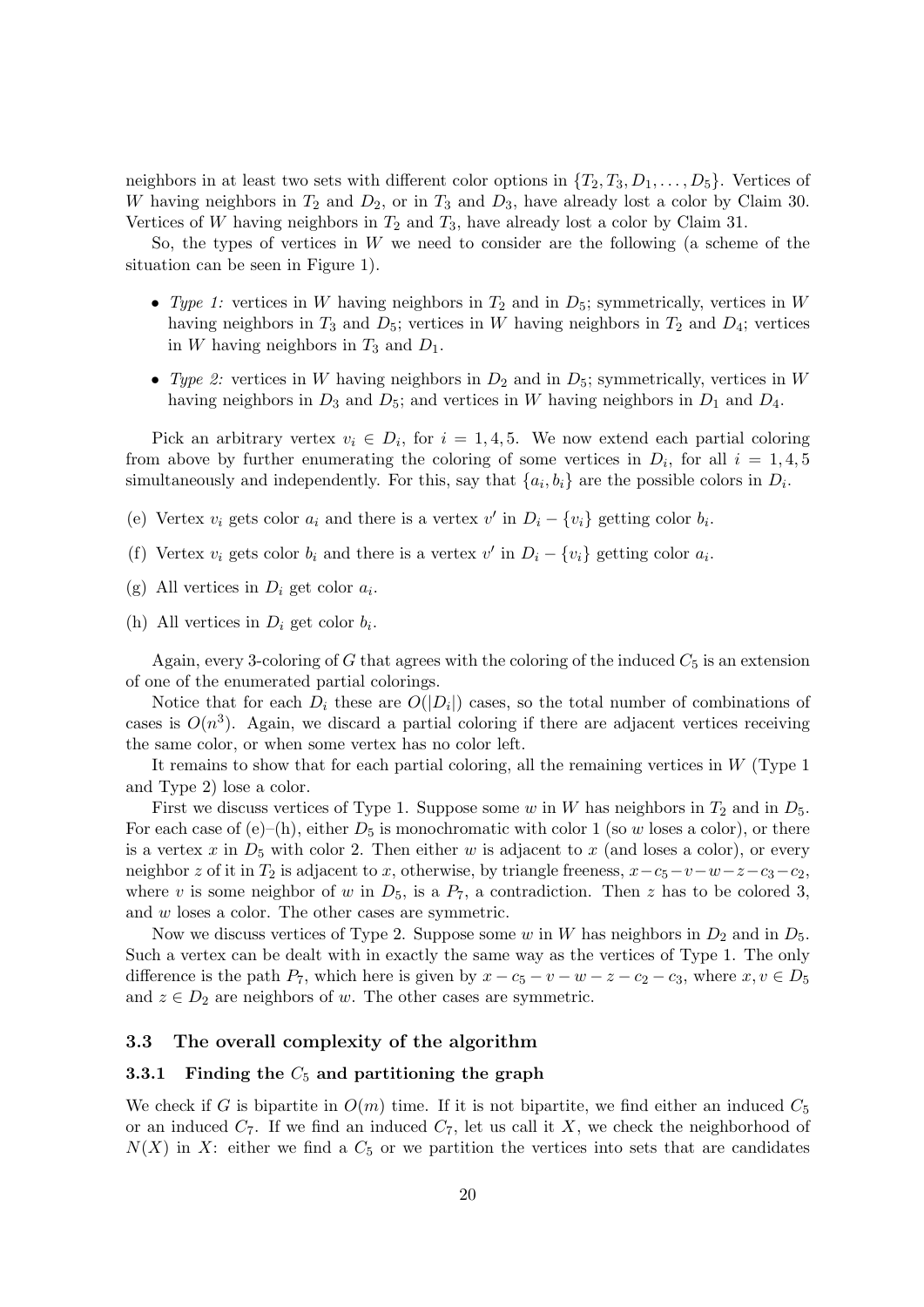to be false twins of the vertices of  $X$  (see Claim 19). The adjacencies must hold because of the  $P_7$ -freeness, and the sets are stable and there are no edges between vertices in sets corresponding to vertices at distance  $2$  in  $X$  because of the triangle-freeness. While checking for edges between vertices in sets corresponding to vertices at distance  $3$  in  $X$ , we will either find a  $C_5$  or conclude that the graph is  $C_5$ -free and after identifying false twins we obtain  $C_7$ . For this, we just need to check for each edge, if their endpoints are labeled with numbers corresponding to vertices at distance 3 in X. The whole step can be done in  $O(m)$  time.

Assuming we found an induced  $C_5$ , partitioning the neighbors  $S$  of this  $C_5$  into the sets  $T_1, D_1, \ldots, T_5, D_5$  can be also done in linear time. Moreover, finding the connected components of S and their neighborhoods on each of the  $T_i$ 's can be done in  $O(m)$  time.

## 3.3.2 Exploring the cases to get the list-coloring instances

The number of distinct colorings of the  $C_5$  to consider is 5. For each of them, using the notation of the coloring of the last section, there are  $O(n^2)$  many combinations to be tested on  $T_2$  and  $T_3$  in order to deal with the non-trivial components of  $G - S$ ,  $G[W \cup D_2]$  and  $G[W \cup D_3]$ , and the vertices in W having neighbors in both  $T_2$  and  $T_3$  (cases (a)–(d)). For each of them, we have to test all the combinations for  $D_1$ ,  $D_4$  and  $D_5$  (cases (e)–(h)), that are  $O(n^3)$  many, in order to deal with the remaining vertices in W. Finally, for each of these possibilities, we have to solve a list-coloring instance with lists of size at most 2, which can be done in  $O(n+m)$  time by Lemma 3. Thus, the overall complexity of the algorithm is  $O(n^5(n+m)).$ 

#### 3.4 List 3-coloring

When there is no induced  $C_5$ , the graph is either bipartite or, according to Claim 19, a blownup  $C_7$ . The discussion of the bipartite case is given below. In the case of a blown-up  $C_7$ , we may simply identify twins that have identical lists. Since we have at most 7 possible distinct non-empty lists, the remaining graph has at most 49 vertices and we are done.

When the input graph contains an induced  $C_5$ , we follow the steps described in Section 3.2 thus reducing the 3-coloring problem to a polynomial number of instances of list-coloring where every vertex v either has a list of size at most 2, or there is a color  $j \in \{1, 2, 3\}$  missing in the list of each of its neighbors, and so  $v$  can safely use color  $j$ . In order to do that, we pre-color some vertices, in particular those of the  $C_5$ . To take into account the list restrictions, we have to consider all possible (feasible) colorings of the  $C_5$  (at most 30 instead of 5), since the colors are not playing symmetric roles now. Also, we may simply close a branch in the enumeration whenever a vertex is assigned a color not contained in its list. Finally, for the cases in which our argument was that for some vertex v there is a color  $j \in \{1, 2, 3\}$  missing in the list of each of its neighbors so we can assign color  $j$  to v, it may happen now that j is not in the list of v. But then v has a list of size at most 2, which is equally useful for our purposes.

The same analysis from Section 3.2 gives that, in this case, the overall complexity is  $O(n^5(n+m)).$ 

In order to complete the proof of Theorem 2, it suffices to show the following.

**Theorem 32.** Given a  $P_7$ -free bipartite graph  $G$ , the list 3-coloring problem can be decided, and a coloring can be found, in  $O(|V(G)|^2(|V(G)+E(G)|))$  time.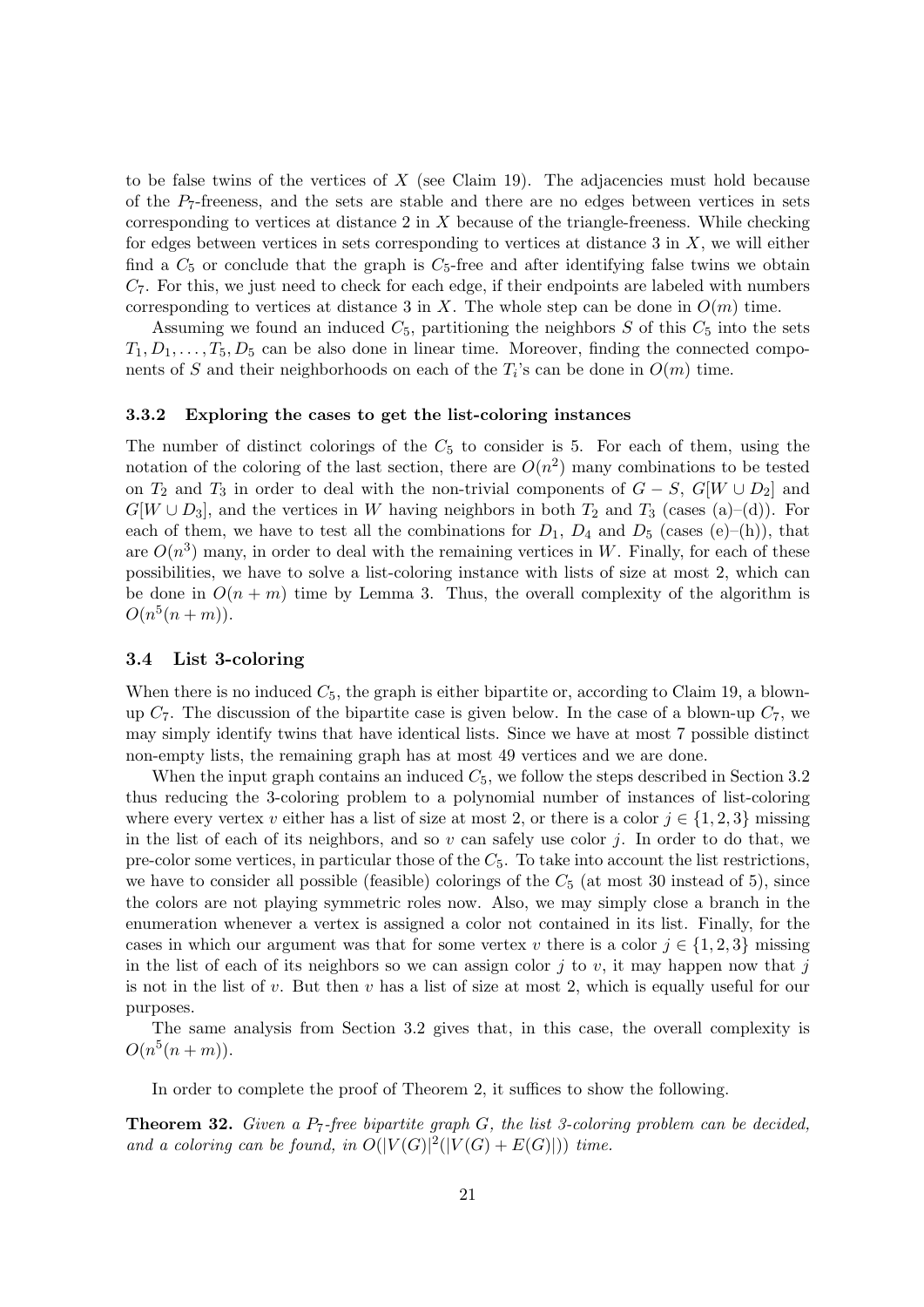We will first preprocess the graph and then either find two vertices such that every vertex in the graph having a list of size 3 is adjacent to one of them, or find an induced  $C_6$  with certain properties, and proceed in the same spirit of the algorithm of Section 3.2, but with different arguments.

We will use the following simple statement below.

**Claim 33.** Let H be a  $C_6$ -free graph and let  $A, B \subseteq V(H)$  be disjoint stable sets of H. If every two vertices of A have a common neighbor in  $B$ , then some vertex of  $B$  is complete to A.

*Proof.* We prove this by induction on |A|. Inductively we may assume that, for  $i = 1, 2$ , there exist  $a_i \in A$  and  $b_i \in B$  such that  $a_i$  is non-adjacent to  $b_i$ , while  $b_i$  is complete to  $A \setminus a_i$ . Let  $b_3 \in B$  be a common neighbor of  $a_1$  and  $a_2$ . We may assume that  $b_3$  has a non-neighbor in A, a<sub>3</sub> say. But now there is an induced  $C_6$  on  $a_1 - b_3 - a_2 - b_1 - a_3 - b_2 - a_1$ , a contradiction.  $\Box$ 

From now on we assume that  $G = (V, E)$  is a connected  $P<sub>7</sub>$ -free bipartite graph with bipartition  $(A, B)$ , on n vertices and m edges. Moreover, each vertex  $v \in V$  is equipped with a list  $L(v) \subseteq \{1, 2, 3\}.$ 

We call a vertex  $v \in V$  dominated if there is some  $u \in V$  such that  $N(v) \subseteq N(u)$ . In particular,  $uv \notin E$ . We also say u dominates v. We remark that this notion is not to be confused with the notion of a dominating set given in the first part of the paper.

We may assume that if u dominates v, then  $L(u) \nsubseteq L(v)$ . In particular, we may assume that if v is dominated, then  $|L(v)| \leq 2$  (otherwise it is enough to test whether  $G - v$  is colorable).

**Claim 34.** Let A' be the vertices in A with lists of size at most 2, and let  $A'' = A \setminus A'$ . Define  $B'$  and  $B''$  similarly. Then either

- (a) some vertex w of A is complete to  $B''$ , or
- (b) there is an induced 6-cycle C in G with  $V(C) \cap B \subseteq B''$ .

The same holds with the roles of A, B reversed. We can find w or C, respectively, in  $O(n^2)$ time.

Proof. Suppose that both (a) and (b) fail to hold. We may thus apply Claim 33 to the graph  $G[A \cup B'']$ . Since no vertex of A is complete to B'', there exist  $b_1, b_2 \in B''$  with no common neighbor in A. Clearly, a shortest path from  $b_1$  to  $b_2$  in G, P say, is of the form  $b_1 - a_1 - b_3 - a_2 - b_2$ . Since  $b_1, b_2 \in B''$ ,  $b_3$  does not dominate either of them.

For  $i = 1, 2$  let  $x_i$  be adjacent to  $b_i$  and not to  $b_3$ . Since  $b_1$  and  $b_2$  have no common neighbor in  $A, x_1 \neq x_2$  and, since G is bipartite,  $x_1 - b_1 - a_1 - b_3 - a_2 - b_2 - x_2$  is an induced  $P_7$ , a contradiction.

It is easy to check if there is a vertex of A that is complete to  $B''$  in  $O(n^2)$  time. If there is not, a subset  $B^{\prime\prime\prime}$  of  $B^{\prime\prime}$  that is minimal with respect to the property of having no vertex of A that is complete to it can be found in  $O(n^2)$  time. Notice that  $|B''| \geq 3$ , since we previously observed that every pair of vertices of  $B''$  have a common neighbor in A. So we can proceed as in the proof of Claim 33 in order to find the induced  $C_6$ .  $\Box$ 

**Claim 35.** If G has no induced  $C_6$  in which all the vertices of some parity have lists of size 3, then we can test in  $O(n+m)$  time whether G is colorable.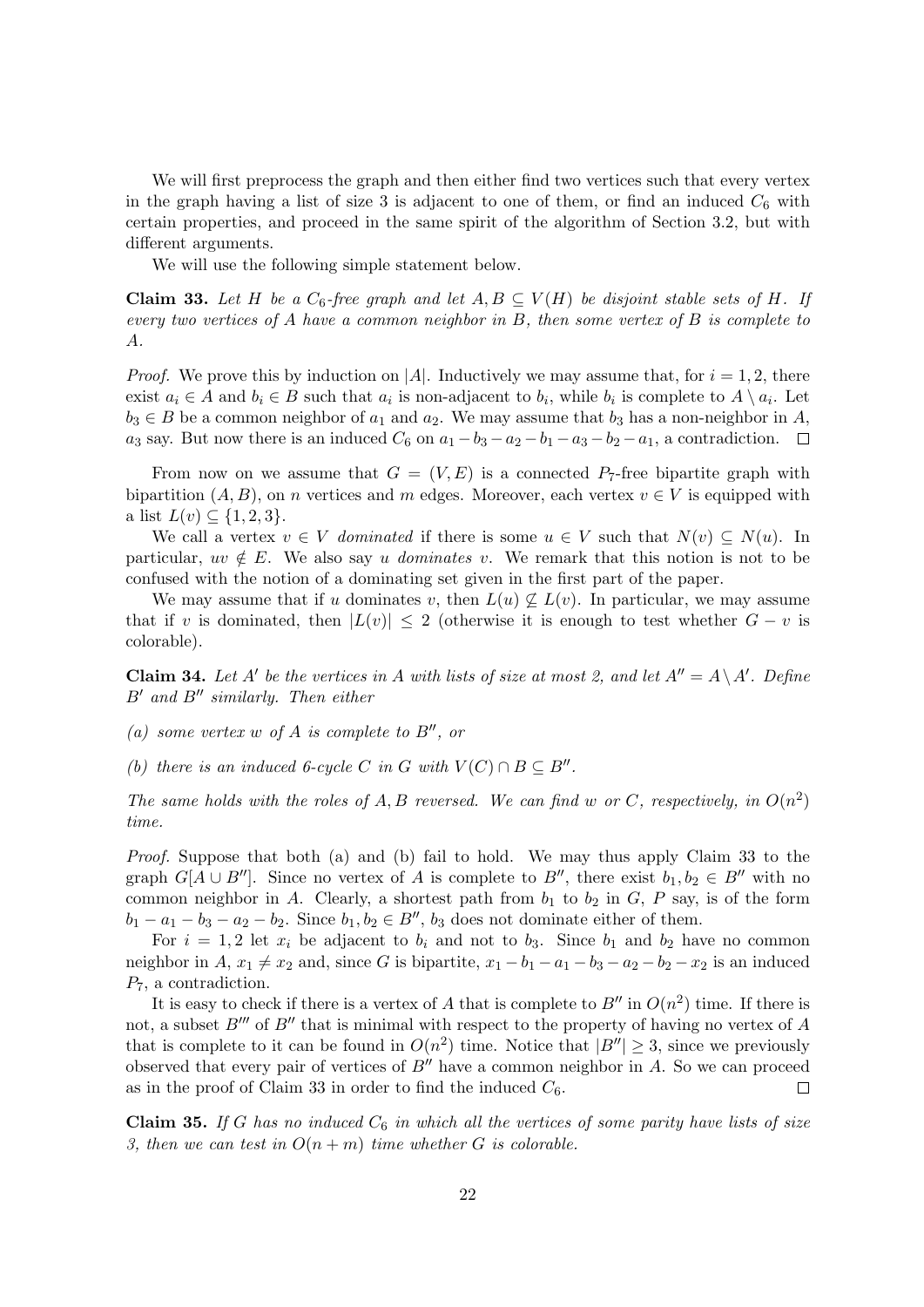*Proof.* With the notation of Claim 34, we may guess the colors of common neighbors of  $A''$ and of  $B''$ , respectively. This reduces the size of all lists, and list-coloring where the lists have length at most two can be solved in  $O(n+m)$  time by Lemma 3.  $\Box$ 

So, from now on, we will assume that G contains an induced  $C_6$  such that all the vertices of some parity have lists of size 3. Let  $C = c_1 - \cdots - c_6 - c_1$  be an induced  $C_6$  in G. Let  $L_i$  be the vertices of G whose unique neighbor in C is  $c_i$ , and let  $T_i$  be the vertices adjacent to exactly  $c_{i-1}$  and  $c_{i+1}$  in C. Let  $S_1$  be the vertices adjacent to all of  $c_1, c_3, c_5$ , and  $S_2$  the vertices adjacent to all of  $c_2, c_4, c_6$ .

In order to further discuss the structure of  $G$  and its colorings, we need the following notions Let  $L = \bigcup_{i=1}^{6} L_i$ ,  $T = \bigcup_{i=1}^{6} T_i$  and  $S = S_1 \cup S_2$ . Moreover, let  $W = V \setminus (V(C) \cup$  $L \cup T \cup S$ ) and let D be the vertices in W with a neighbor in T. Let  $X_1$  be the vertices in W \ D with a neighbor in S,  $X_2$  vertices in  $W \setminus (D \cup X_1)$  with a neighbor in  $X_1$ , and let  $X_3 = W \setminus (D \cup X_1 \cup X_2).$ 

Claim 36. The following assertions hold.

- (a) L is anticomplete to  $W$ .
- (b) D is stable, anticomplete to  $W \setminus D$ , and every vertex in D is dominated.
- (c)  $X_3$  is stable, and every vertex of  $X_3$  is dominated.
- (d) Let  $x, y, z \in X_1 \cup X_2 \cup X_3$  and  $s_1 \in S_1$  be such that  $s_1 x y z$  is an induced path. Then either  $s_1$  dominates  $c_2$ , or  $y \in X_1$  and there exists  $s_2 \in S_2$  non-adjacent to  $s_1$  and adjacent to y.
- (e) Assertion (d) holds with the roles of  $S_1$  and  $S_2$  reversed.

*Proof.* Assertion (a) follows from the fact that G is  $P_7$ -free.

Now we prove (b). Let  $d \in D$ , and suppose that some  $w \in W \setminus \{d\}$  is adjacent to d. We may assume that there is some  $c \in T_1 \cap N(d)$ . But then  $w - d - c - c_2 - c_3 - c_4 - c_5$  is an induced  $P_7$ , which proves that D is stable and anticomplete to  $W \setminus D$ .

Again pick  $d \in D$  and assume that there is some  $c \in T_1 \cap N(d)$ . We may assume that d is not dominated by  $c_2$ , so d has a neighbor v that is non-adjacent to  $c_2$ . By (a) and since D is stable and anticomplete to  $W \setminus D$ , it follows that v is in  $T \cup S$ , and by parity v is in  $T_1 \cup T_3 \cup T_5 \cup S_2$ . Since v is non-adjacent to  $c_2$ , we deduce  $v \in T_5$ . But now  $c_1 - c_2 - c - d - v - c_4 - c_5$  is an induced  $P_7$ , a contradiction. This proves (b).

To see (c), let  $x, y \in X_3$  be adjacent, let  $x_2 \in X_2$ ,  $x_1 \in X_1$  and  $s \in S$  be such that  $x-x_2$  −  $x_1 - s$  is an induced path. We may assume that  $s \in S_1$ . But then  $y - x - x_2 - x_1 - s - c_1 - c_2$ is an induced  $P_7$ , a contradiction. This proves that  $X_3$  is stable.

Let  $x \in X_3$ , and note that  $N(x) \subseteq X_2$ . Let  $n \in N(x)$  and let  $x_1 \in X_1$  be a neighbor of *n*. We may assume that x is not dominated by  $x_1$ , and so there is some  $n' \in N(x) \setminus N(x_1)$ . Moreover, we may assume that  $x_1$  has a neighbor  $s_1$  in  $S_1$ . But now  $n'-x-n-x_1-s_1-c_1-c_2$ is an induced  $P_7$ , a contradiction. This proves (c).

Finally, we prove (d), and (e) follows by symmetry. Let  $s_1, x, y, z$  be as in (d). Assuming  $s_1$ does not dominate  $c_2$ , there exists v adjacent to  $c_2$  and not to  $s_1$ . Since  $v-c_2-c_1-s_1-x-y-z$ is not a  $P_7$ , since G is bipartite, it follows that v is adjacent to y. By (b),  $y \in X_1$  and thus  $v \in S_2$ . This proves (d), and completes the proof of Claim 36. П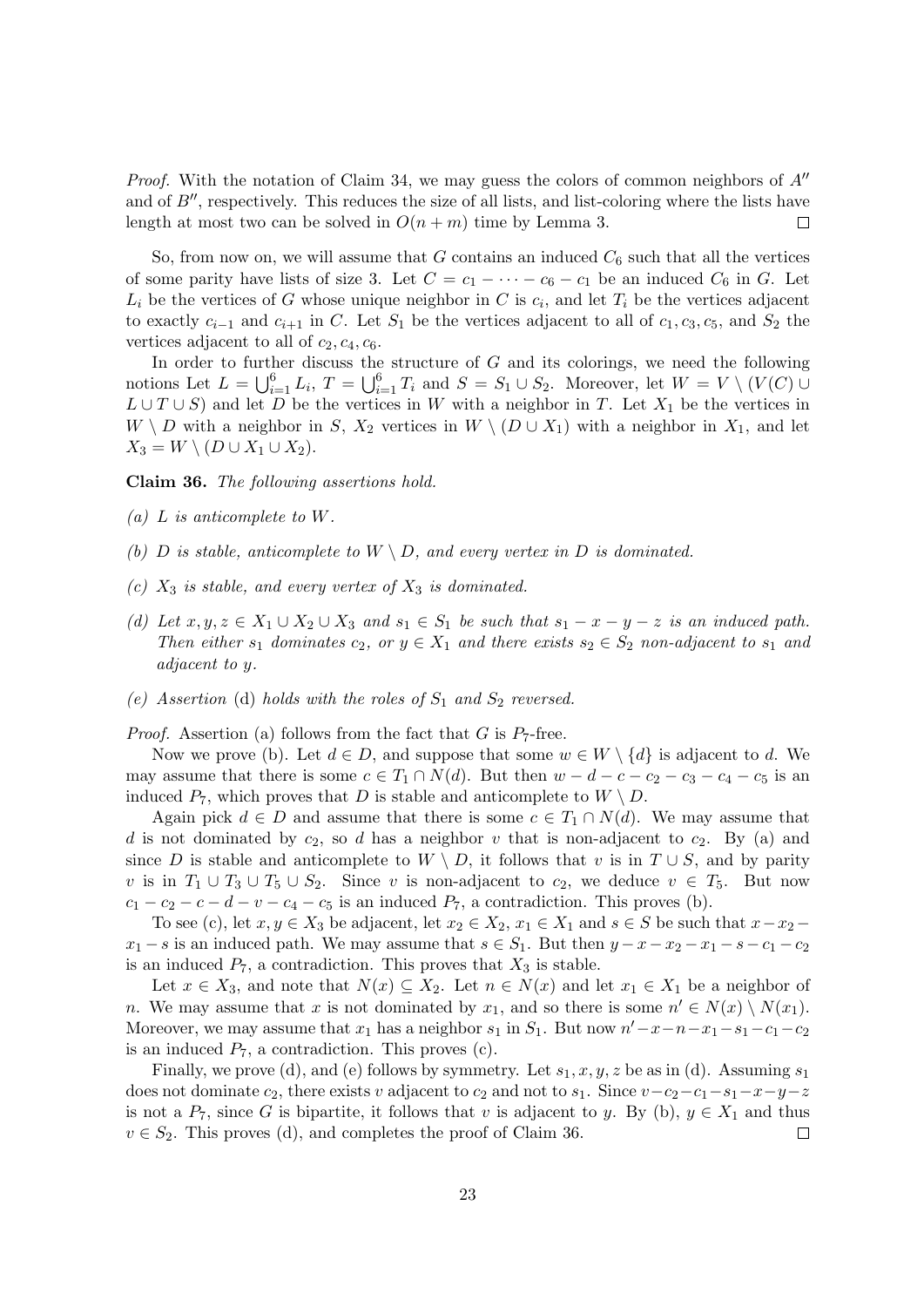Notice that, by Claim 36 and our assumptions about dominated vertices, after fixing a coloring of the cycle  $C$  and updating the lists, the only vertices that may still have lists of size 3 are in  $X_1 \cup X_2$ .

We say a coloring of an induced 6-cycle is of type 1 if its sequence of colors is  $1, 2, 3, 1, 2, 3$ (possibly permuting the colors); and of type 2 if its sequence is  $1, 2, 3, 1, 3, 2$  (possibly permuting the colors, and shifting the starting vertex). Otherwise, its color sequence reads 1, 2, 1, 2, 1, ∗, where ∗ is either 2 or 3 (and possibly permuting the colors, and shifting the starting vertex). If the cycle furthermore contains a vertex with a list of size 3 that is in a color class of size at most two, we call the coloring type 3; and else we call it type  $\lambda$ .

We can sketch our algorithm as follows. We will show first that we can test if a type 1 coloring of a cycle can be extended to the whole graph in  $O(n+m)$  time. Next, we will deal with the case in which all vertices with lists of size 3 have the same parity, showing that if this is the case, we can test if a type 2 or type 3 coloring of a cycle can be extended to the whole graph in  $O(n+m)$  time. Further, we will show that the list 3-coloring problem in which all vertices with lists of size 3 have the same parity can be reduced to testing  $O(n)$  times if a type 1, type 2 or type 3 coloring of a cycle extends to the whole graph, thus giving a time complexity of  $O(n(n+m))$  for that case. Then we will go for the general case, showing that testing if a type 2 or type 3 coloring of a cycle can be extended to the whole graph reduces to the list 3-coloring problem in which all vertices with lists of size 3 have the same parity, thus it is solvable in  $O(n(n+m))$  time. Finally, we will show that the list 3-coloring problem (the general case) can be reduced to testing  $O(n)$  times if a type 1, type 2 or type 3 coloring of a cycle extends to the whole graph, thus giving a time complexity of  $O(n^2(n+m))$  in total.

**Claim 37.** Given an induced 6-cycle C of G with a coloring of type 1, we can test in  $O(n+m)$ time if the coloring extends to G.

*Proof.* If there is vertex with three neighbors on  $C$ , the coloring does not extend. Otherwise, in the language from above, the set S is empty and thus  $W = D$ . So Claim 36 implies that after updating, that can be performed in time  $O(m)$ , all lists have size at most two. We can check whether  $G$  is colorable with the updated lists in the required time, by Lemma 3.  $\Box$ 

Claim 38. Let  $C = c_1 - \cdots - c_6 - c_1$  be an induced  $C_6$  with  $|L(c_2)| = 3$ , where  $c_2$  has parity A. Then no vertex of  $X_2$  of parity A has a list of size 3.

*Proof.* Let  $x_2 \in X_2$  with  $|L(x_2)| = 3$  such that  $x_2$  has parity A. Let  $x_1 \in X_1$  and  $s_1 \in S$  be such that  $s_1 - x_1 - x_2$  is a path. By parity,  $s_1 \in S_1$ . Since  $s_1$  does not dominate  $x_2$ , there is a neighbor z of  $x_2$  that is non-adjacent to  $s_1$ . Since  $|L(c_2)| = 3$ ,  $s_1$  does not dominate  $c_2$ , and so by Claim 36(d), there is  $s_2$  in  $S_2$  adjacent to  $x_2$ , contrary to the fact that  $x_2 \in X_2$ .  $\Box$ 

**Claim 39.** Assume that some induced 6-cycle of G is given with a pre-coloring of type 2 or 3, that contains a vertex c from a color class of size 1 or 2 which has parity A and a list of size 3. Then, after updating all lists, no vertex of parity A has a list of size 3.

*Proof.* Suppose some vertex v of parity A has a list of size 3. Then  $v \notin X_1$ , since every vertex of S that is adjacent to c has only one color left in its list, as c is in a color class of size 1 or 2 in the pre-coloring. Now by Claim  $36(b)$ , Claim  $36(d)$ , and since no dominated vertex has a list of size 3, we have that  $v \in X_2$ , contrary to Claim 38.  $\Box$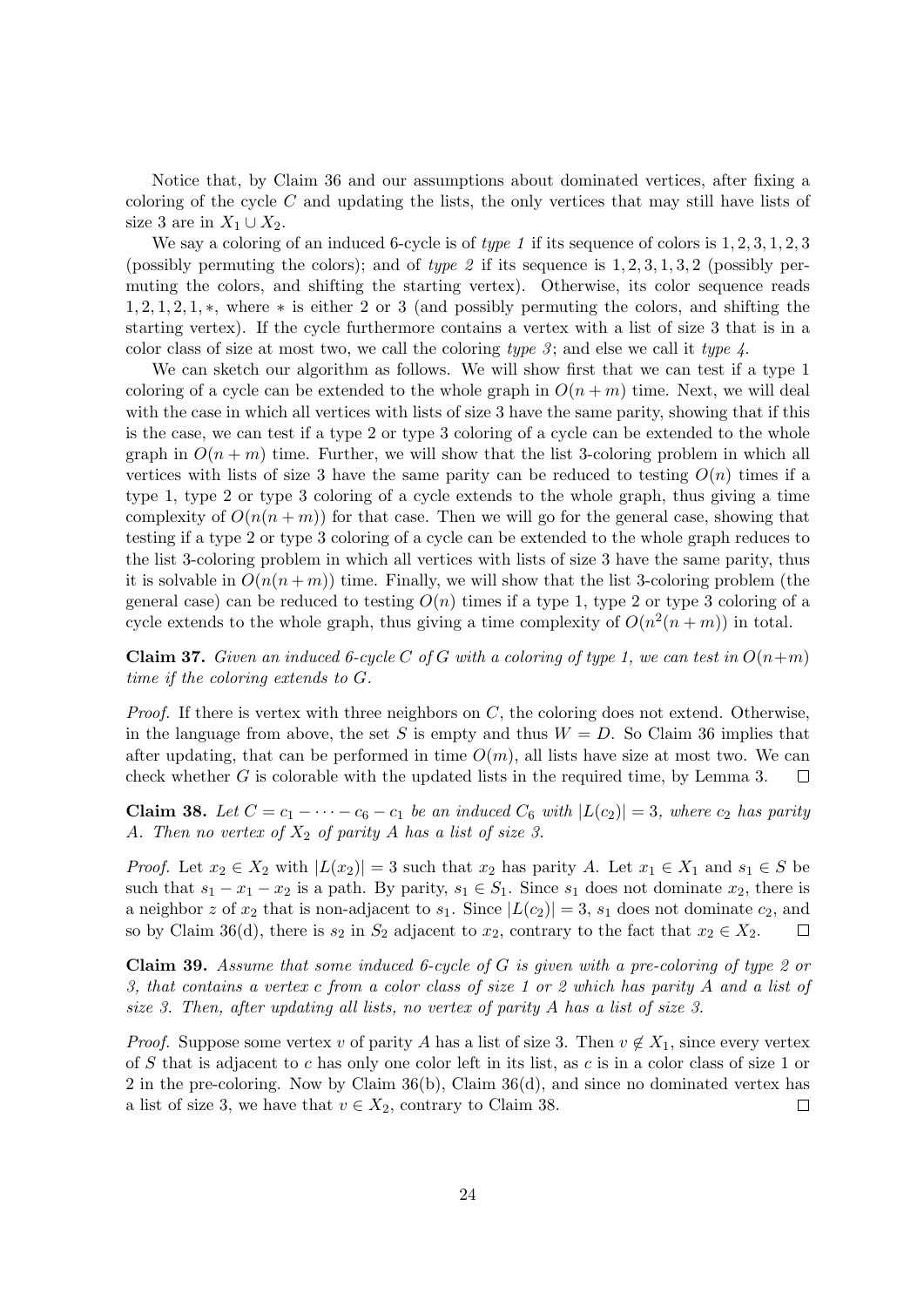We will deal now with the subcase in which all the vertices having lists of size 3 have the same parity on G. We will use then the algorithm for this subcase as a subroutine in the general case.

**Claim 40.** Suppose all vertices of G with lists of size 3 have parity A. Further, let C be an induced 6-cycle of G with a pre-coloring of type 2 or 3, that contains a vertex c from a color class of size 1 or 2 which has parity A and a list of size 3. Then we can test in  $O(n+m)$ time whether the coloring of C extends to G.

Proof. After updating all the lists, no vertex of parity A has a list of size 3, because of Claim 39. Therefore, no vertex has a list of size 3, and so we can check if the coloring extends to the whole graph in the required time.  $\Box$ 

**Proposition 41.** If all vertices with lists of size 3 have parity A, we can test in  $O(n(n+m))$ time if G admits a coloring.

*Proof.* Preprocessing the graph with respect to dominated vertices can be done in time  $O(n^2)$ . Also, by Claim 34, we can find in time  $O(n^2)$  either a vertex v that is adjacent to all of  $A''$ , or an induced 6-cycle C with  $V(C) \cap A \subseteq A''$ . In the former case, we can check for all feasible pre-colorings of v whether they extend to G in  $O(n+m)$  time (since after updating again, all lists have size at most 2 and we have Lemma 3).

So assume we found  $C = c_1 - c_2 - \cdots - c_6 - c_1$  as above. By Claims 37 and 40, we can check for every feasible pre-coloring of  $C$  of type 1,2, or 3 whether it extends to  $G$ , in  $O(n+m)$  time. Now we go through all type 4 colorings of C.

Consider any such coloring, and for simplicity assume  $c_2, c_4$  and  $c_6$  have color 1 and parity A. After updating the lists, all vertices of parity A with lists of size 3 are in  $X_1$ , by Claims 36 and 38. Let  $X'_1$  be the set of all such vertices. If there is a vertex that is adjacent to all of  $X'_1$ , then we can check for all feasible pre-colorings of v whether they extend to G in  $O(n+m)$  time (since after updating again, all lists have size at most 2 and we have Lemma 3). So assume there is no such vertex.

Then, since by parity, every vertex of  $X'_1$  has a neighbor in  $S_2$ , there exist  $x_1, x'_1 \in X'_1$ and  $s_2, s'_2 \in S_2$  such that  $x_1 s_2$  and  $x'_1 s'_2$  are edges, but  $x_1 s'_2$  and  $x'_1 s_2$  are not edges. Since  $c_2$ does not dominate  $x_1$  or  $x_1'$ , there exist  $y, y'$  such that y is adjacent to  $x_1$  and not to  $c_2$ , and y' is adjacent to  $x'_1$  and not to  $c_2$ . Since G is bipartite, and since  $y - x_1 - s_2 - c_2 - s'_2 - x'_1 - y'$ is not an induced  $P_7$ , it follows that  $y = y'$ .

Consider now the induced 6-cycle  $C' = c_2 - s_2 - x_1 - y - x'_1 - s'_2 - c_2$ . By Claims 37 and 40, we can check for every feasible pre-coloring of  $C'$  of type 1,2, or 3 whether it extends to G, in  $O(n+m)$  time. If none of them extends, we can deduce that in every coloring of G (that extends the current pre-coloring of C), the cycle  $C'$  will have a type 4 coloring and thus the color of both  $x_1$  and  $x'_1$  must be 1. We update the lists (and thus the set  $X'_1$ ) in time  $O(n+m)$ , and repeat the procedure from above. That is, we first try to find common neighbor of  $X'_1$ , and if we do not find such a vertex, we find an induced 6-cycle. As above, this either gives a coloring of  $G$ , or we fix the colors of two more vertices from  $X'_1$ . So the procedure repeats at most n times. This gives the total complexity of  $O(n(n+m))$ .  $\Box$ 

We now deal with the general setting, where both  $A$  and  $B$  may contain vertices with lists of size 3.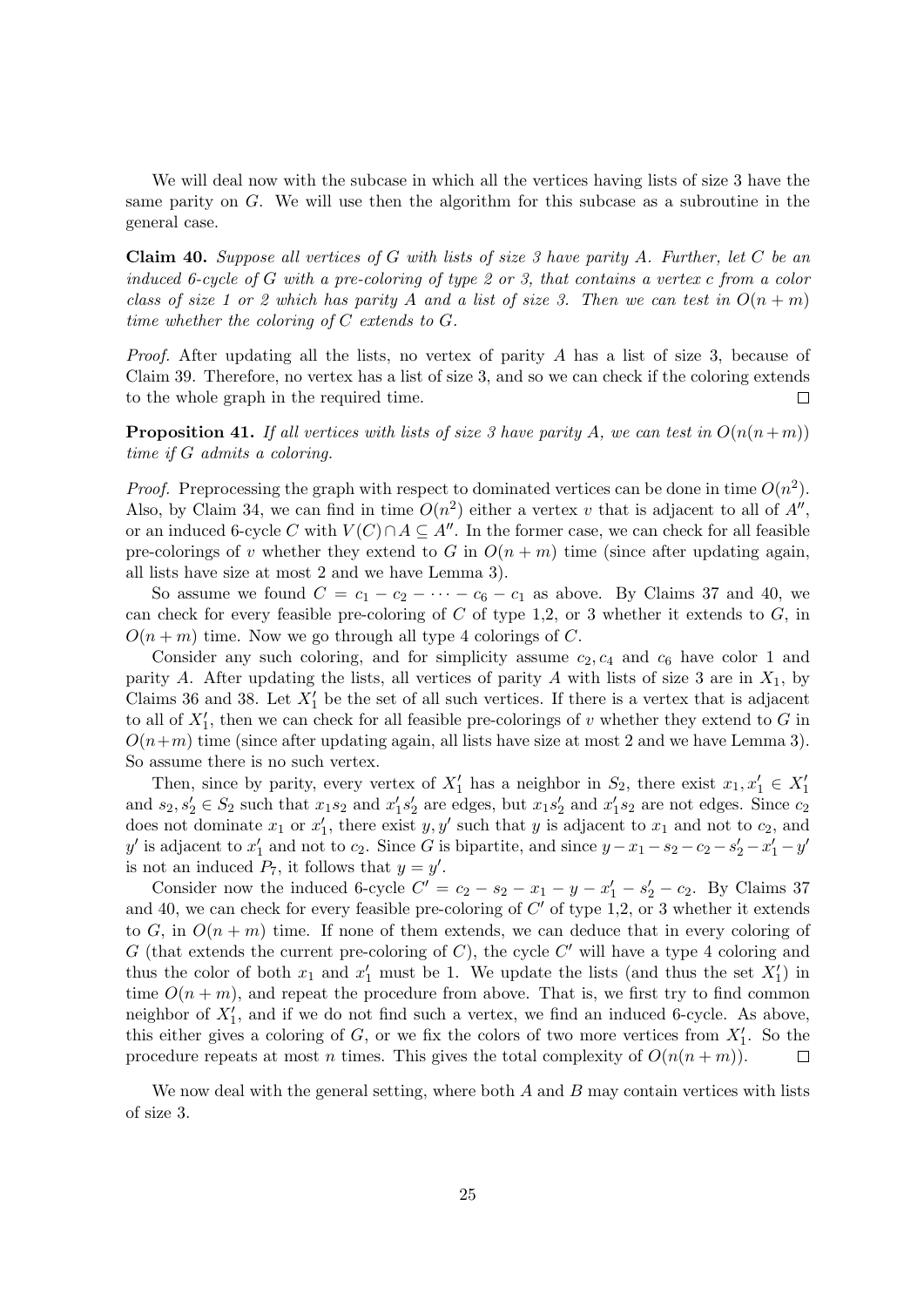**Claim 42.** Let C be an induced 6-cycle of G with a pre-coloring of type 2 or 3, that contains a vertex c from a color class of size 1 or 2 which has parity A and a list of size 3. Then we can test in  $O(n(n+m))$  time whether the coloring extends to G.

Proof. Start by updating all lists. By Claim 39, no vertex of parity A has a list of size 3. Now by Proposition 41 (exchanging the roles of A and B) we can test in  $O(n(n+m))$  time if the graph with the new lists has a coloring that extends the coloring of  $C$ .  $\Box$ 

We are now ready to prove Theorem 32.

Preprocessing the graph with respect to dominated vertices can be done in  $O(n^2)$ . Also, by Claims 34 and 35, in  $O(n^2)$  time we can either find an induced  $C_6$  with all vertices of some parity having lists of size 3, or check if G is colorable.

So assume we found  $C = c_1 - c_2 - \cdots - c_6 - c_1$  as above, and say the vertices of parity A have lists of size 3. By Claims 37 and 42, we can check for every feasible pre-coloring of C of type 1,2, or 3 whether it extends to G, in  $O(n(n+m))$ . Now we go through all type 4 colorings of C.

Consider any such coloring, and for simplicity assume  $c_2, c_4$  and  $c_6$  have color 1 and parity A. After updating the lists, all vertices of parity A with lists of size 3 are in  $X_1$ , by Claims 36 and 38. Let  $X'_1$  be the set of all such vertices. If there is a vertex that is adjacent to all of  $X'_1$ , then we can check for all feasible pre-colorings of v whether they extend to G in  $O(n(n+m))$  time (since after updating again, all vertices of parity A have lists of size at most 2, so we can apply Proposition 41 after exchanging the roles of A and  $B$ ). So assume there is no such vertex.

Then, since by parity, every vertex of  $X'_1$  has a neighbor in  $S_2$ , there exist  $x_1, x'_1 \in X'_1$ and  $s_2, s'_2 \in S_2$  such that  $x_1 s_2$  and  $x'_1 s'_2$  are edges, but  $x_1 s'_2$  and  $x'_1 s_2$  are not edges. Since  $c_2$ does not dominate  $x_1$  or  $x_1'$ , there exist  $y, y'$  such that y is adjacent to  $x_1$  and not to  $c_2$ , and y' is adjacent to  $x'_1$  and not to  $c_2$ . Since G is bipartite, and since  $y - x_1 - s_2 - c_2 - s'_2 - x'_1 - y'$ is not an induced  $P_7$ , it follows that  $y = y'$ .

Consider now the induced 6-cycle  $C' = c_2 - s_2 - x_1 - y - x'_1 - s'_2 - c_2$ . By Claims 37 and 42, we can check for every feasible pre-coloring of  $C'$  of type 1,2, or 3 whether it extends to G, in  $O(n(n+m))$  time. If none of them extends, we can deduce that in every coloring of G (that extends the current pre-coloring of C), the cycle  $C'$  will have a type 4 coloring and thus the color of both  $x_1$  and  $x'_1$  must be 1. We update the lists (and thus the set  $X'_1$ ), and repeat the procedure from above. That is, we first try to find common neighbor of  $X'_1$ , and if we do not find such a vertex, we find an induced 6-cycle. As above, this either gives a coloring of  $G$ , or we fix the colors of two more vertices from  $X'_1$ . So the procedure repeats at most *n* times. This gives the total complexity of  $O(n^2(n+m))$ . This completes the proof of both Theorem 32 and Theorem 2.

# Acknowledgements

We thank Daniël Paulusma for his observation that the algorithm for the triangle-free case can actually deal with list 3-colorings. We are grateful to Paul Seymour and Juraj Stacho for many fruitful discussions. We also thank Alex Scott for telling us about the problem that this paper solves.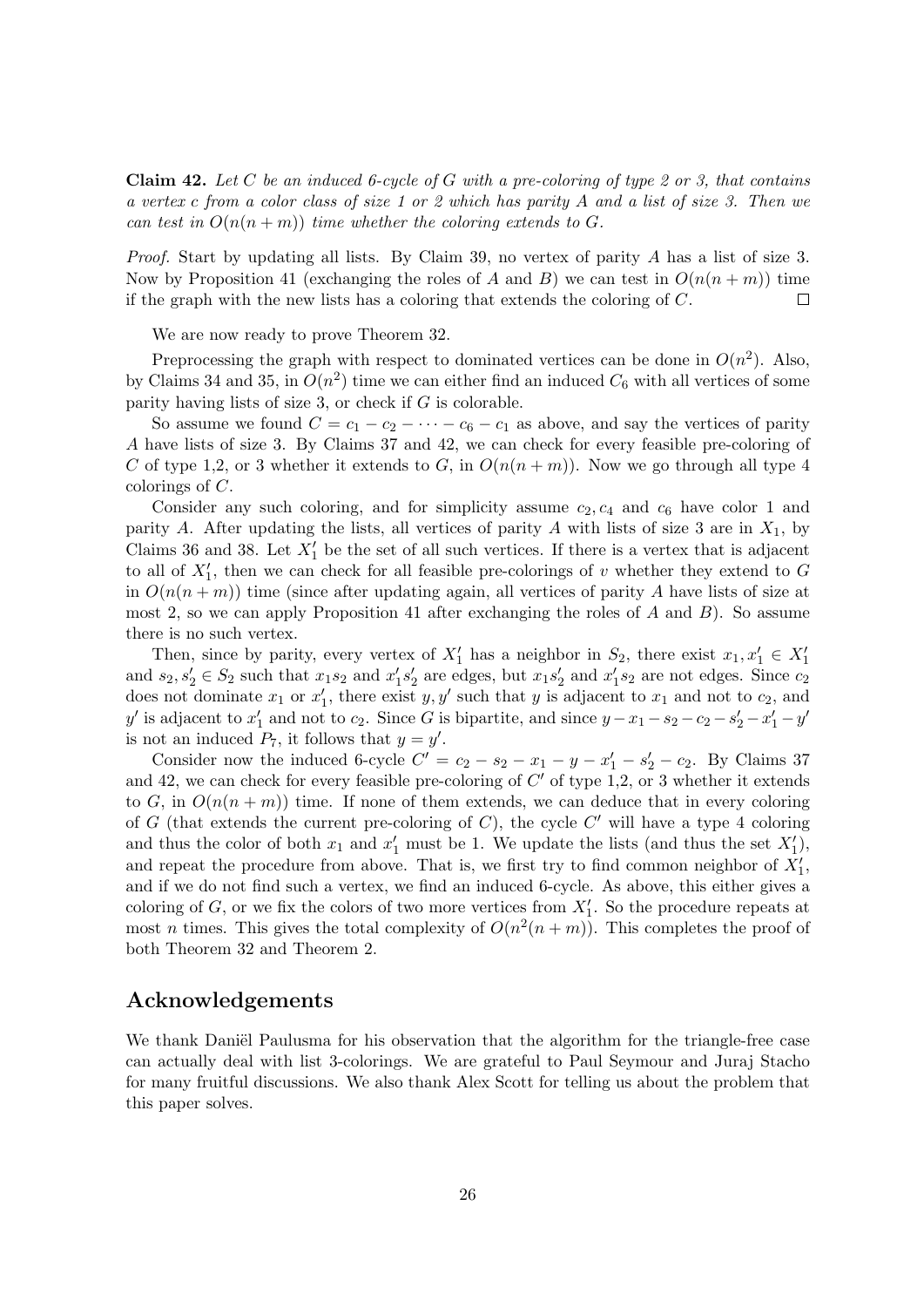# References

- [1] B. Aspvall, M.F. Plass, and R.E. Tarjan. A linear-time algorithm for testing the truth of certain quantified boolean formulas. Information Processing Letters, 8(3):121–123, 1979.
- [2] E. Camby and O. Schaudt. A new characterization of  $P_k$ -free graphs. Algorithmica, 2014. To appear.
- [3] M. Chudnovsky, P. Maceli, J. Stacho, and M. Zhong. 4-coloring  $P_6$ -free graphs with no induced 5-cycles. arXiv:1407.2487v1 [cs.DM], July 2014.
- [4] D. Coppersmith and S. Winograd. Matrix multiplication via arithmetic progressions. 9(3):251–280, 1990.
- [5] D. Corneil, Y. Perl, and L. Stewart. Cographs: recognition, applications and algorithms. Congressus Numerantium, 43:249–258, 1984.
- [6] K. Edwards. The complexity of colouring problems on dense graphs. Theoretical Computer Science, 43:337–343, 1986.
- [7] P. Erdős, A. Rubin, and H. Taylor. Choosability in graphs. Congressus Numerantium, 26:125–157, 1979.
- [8] P. Golovach, M. Johnson, D. Paulusma, and J. Song. A Survey on the Computational Complexity of Colouring Graphs with Forbidden Subgraphs. arXiv:1407.1482v6 [cs.CC], June 2015.
- [9] P. Golovach, D. Paulusma, and J. Song. Closing complexity gaps for coloring problems on H-free graphs. Information and Computation, 237:204–214, 2014.
- [10] P. Hell and S. Huang. Complexity of coloring graphs without paths and cycles. arXiv:1310.0340v1 [cs.DM], September 2013.
- [11] C.T. Hoàng, M. Kaminski, V.V. Lozin, J Sawada, and X. Shu. Deciding k-colorability of P5-free graphs in polynomial time. Algorithmica, 57:74–81, 2010.
- [12] I. Holyer. The NP-completeness of edge-coloring. SIAM Journal on Computing, 10:718– 720, 1981.
- [13] S. Huang. Improved complexity results on k-coloring  $P_t$ -free graphs. In Proceedings of the International Symposium on Mathematical Foundations of Computer Science 2013, volume 7551 of Lecture Notes in Computer Science, pages 551–558, 2013.
- [14] S. Huang, M. Johnson, and D. Paulusma. Narrowing the complexity gap for colouring  $(C_s, P_t)$ -free graphs. arXiv:1407.1480v1 [cs.CC], July 2014.
- [15] M. Kaminski and V.V. Lozin. Coloring edges and vertices of graphs without short or long cycles. Contributions to Discrete Mathematics, 2:61–66, 2007.
- [16] R. Karp. Reducibility among combinatorial problems. In R. Miller and J. Thatcher, editors, Complexity of Computer Computations, pages 85–103. Plenum Press, New York, 1972.